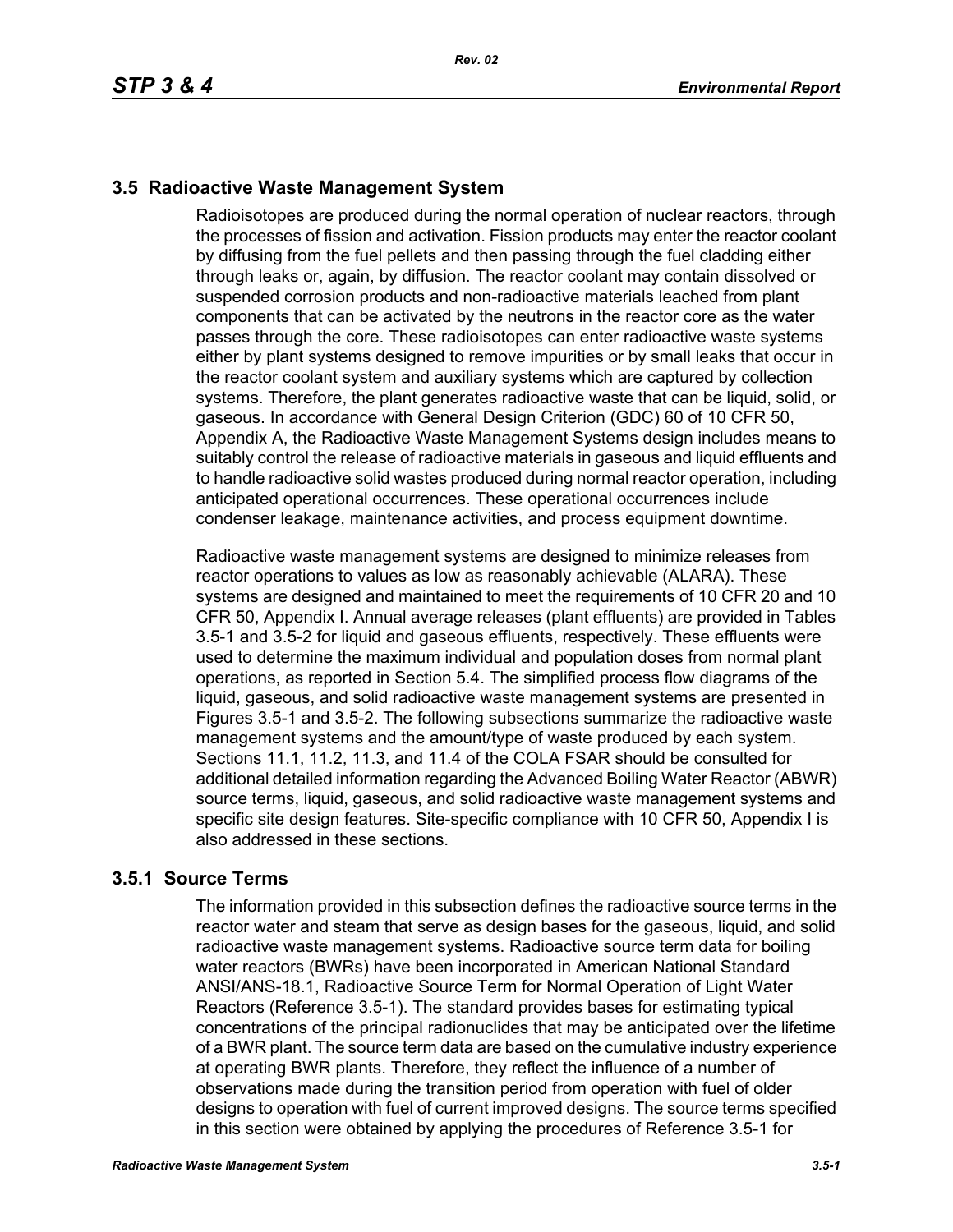*Rev. 02*

estimation of typical source terms and adjusting the results upward as appropriate to ensure conservative bases for design. The methodology for adjustment of the source terms is provided in Section 11.1.3 of the DCD. The plant parameters and nuclide removal rate parameters used to perform the adjustment calculations are contained in DCD Tables 11.1-6 and 11.1-7, respectively. A major parameter in the adjustment of the source term is the reactor thermal power. These are 3400 MWt for the reference BWR and 3926 MWt for the ABWR.

The various radionuclides included in the design basis source term have been categorized as fission products or activation products and tabulated in the subsections that follow. The lists do not necessarily include all radionuclides that may be detectable or theoretically predicted to be present. Those that have been included are considered to be potentially significant with respect to one or more of the following considerations:

- **Plant equipment design**
- **Burnelling design**
- **Understanding system operation and performance**
- **Measurement practicability**
- **Evaluation of radioactivity in effluents to the environment**

## **3.5.1.1 Fission Products**

## **3.5.1.1.1 Noble Gas Fission Products**

Typical concentrations of the 13 principal noble gas fission products as observed in steam flowing from the BWR reactor vessel are provided in the source term standard ANSI/ANS-18.1 (Reference 3.5-1). Concentrations in the reactor water are considered negligible because all of the gases released to the coolant are assumed to be rapidly transported out of the vessel with the steam and removed from the system with the other noncondensables in the main condenser.

The design basis noble gas source term for the ABWR is selected such that the mix is that of Reference 3.5-1 and the total of the release rates of the 13 noble gases from the vessel is 3700 MBq/s (megabecquerels per second) as evaluated after a 30-minute decay. The noble radiogas source term rate after 30-minute decay has been used as a conventional measure of the fuel leakage rate, since it is conveniently measurable and is consistent with the nominal 30-minute offgas holdup system used on a number of early plants. A design basis noble gas release rate of 3700 MBq/s after a 30-minute decay has historically been used for the design of the gaseous waste management systems in BWR plants (Reference 3.5-2) with satisfactory results. It was selected on the basis of operating experience with consideration given to several judgmental factors, including the implications to environmental releases, system contamination, and building air contamination. The design basis value is considered to represent a long-term average value. An instantaneous release rate of several times the annual average permissible release rate limit may be permitted as long as it is consistent with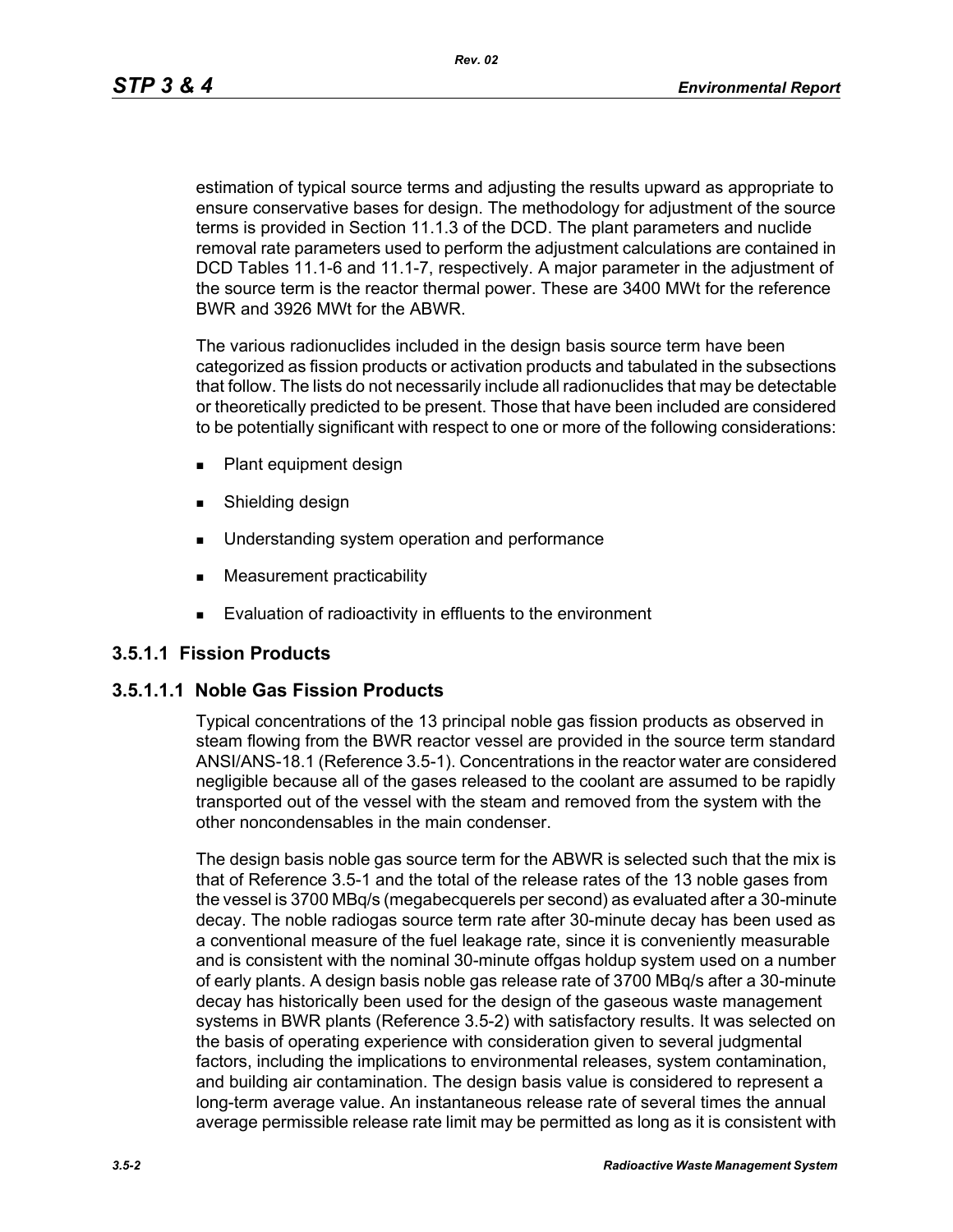the limits established by 10 CFR 20 and the annual average is not exceeded. Normal operational noble gas release rates for the ABWR are expected to be approximately 555 MBq/s as evaluated after a 30-minute decay (Reference 3.5-5, Subsection 11.1.1.2). This may be compared with normal release rates on the order of 1850 MBq/s based on fuel experience through the mid 1970s (Reference 3.5-3). Consequently, with continued application of the design basis of 3700 MBq/s, there is increased margin relative to expected release rates when operating with fuel of modern design. The design basis noble gas source terms are presented in Table 3.5-3.

## **3.5.1.1.2 Radioiodine Fission Products**

For many years, design basis radioiodine source terms for BWRs have been specified to be consistent with an I-131 leak rate of 25.9 MBq/s from the fuel (Reference 3.5-2). Experience indicated that I-131 leakage rates this high would be approached only during operation with substantial fuel cladding defects. It would not be anticipated that full power operation would continue for any significant period of time with fuel cladding defects as severe as might be indicated by I-131 leakage as much as of 25.9 MBq/s. The design basis reactor water radioiodine concentrations for the ABWR are based on the relative mix of radioiodines in reactor water predicted by the data of Reference 3.5- 1 with magnitudes increased such that the I-131 concentration is consistent with a release rate of 25.9 MBq/s from the fuel. This provides a substantial margin relative to the expected I-131 release rate of approximately 3.7 MBq/s.

Reference 3.5-1 specifies expected concentrations of the five principal radioiodines in reactor water for a reference BWR design and provides the bases for adjusting the concentrations for plants with relevant plant parameters that do not match those of the reference plant. The design basis concentrations in reactor water are presented in Table 3.5-4. The ratio of concentration in reactor steam to concentration in reactor water (carryover ratio) is taken to be 0.015 for radioiodines (Reference 3.5-1). Consequently, the design basis concentrations of radioiodines in steam are determined by multiplying the values of Table 3.5-4 by the factor of 0.015.

#### **3.5.1.1.3 Other Fission Products**

This category includes all fission products, other than noble gases and iodines, and also includes transuranic nuclides. Some of the fission products are noble gas daughter products that are produced in the steam and condensate system. The only transuranic nuclide that is detectable in significant concentrations is Np-239. Concentrations of those radionuclides that are typically observable in the coolant are provided in Reference 3.5-1 for a reference BWR plant. The reference plant concentrations were adjusted to obtain estimates for the ABWR plant. The design basis reactor water concentrations are presented in Table 3.5-5. The ratio of concentration in steam to concentration in water (carryover) for these nuclides is expected to be less than 0.001 (Reference 3.5-5, Section 11.1.1.3). The design basis concentrations in steam are obtained by multiplying the values in Table 3.5-5 by 0.001.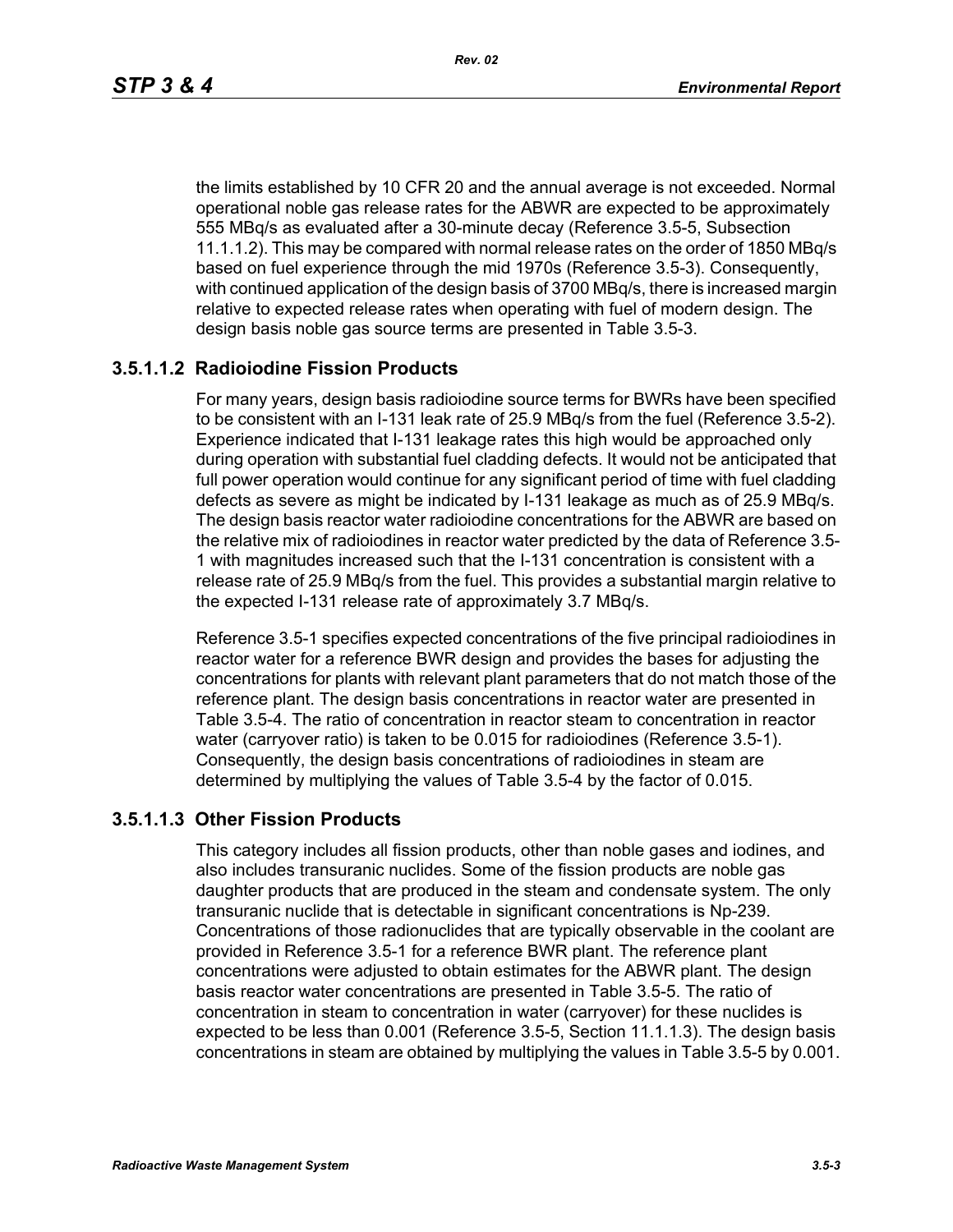$\blacksquare$ 

# **3.5.1.2 Activation Products**

## **3.5.1.2.1 Coolant Activation Products**

The coolant activation product of primary importance in BWRs is N-16. ANSI-18.1, Radioactive Source Term for Normal Operation of Light Water Reactors (Reference 3.5-1), specifies a concentration of 1.85 MBq/g (megabecquerels per gram) in steam leaving the reactor vessel. This is treated as essentially independent of reactor design because both the production rate of N-16 and the steam flow rate from the vessel are assumed to vary in direct proportion to reactor thermal power. The design basis N-16 concentration in steam for the ABWR is 1.85 MBq/g as shown in Table 3.5-6. This value has, in fact, been used as the design basis concentration for GE BWRs since the early 1970s, and operating experience indicates that it is conservative (Reference 3.5- 5, Section 11.1.2.1). Under hydrogen water chemistry conditions, the N-16 source term is 6 times greater due to the more volatile nature of the reduced chemical form of N-16 compound, and is, therefore, regarded as 11.1 MBq/g. It should be noted that a portion of the source term traditionally identified as "N-16" actually represents C-15, which is present to the extent of no more than approximately 0.555MBq/g.

## **3.5.1.2.2 Non-Coolant Activation Products**

Radionuclides are produced in the coolant by neutron activation of circulating impurities and by corrosion of irradiated system materials. Typical reactor water concentrations for the principal activation products are contained in Reference 3.5-1. The values of Reference 3.5-1 were adjusted to ABWR conditions as described in DCD Section 11.1.2.2 to obtain the conservative design basis reactor water concentrations shown in Table 3.5-7. The steam carryover ratio for these isotopes is estimated to be less than 0.001 (Reference 3.5-5, Section 11.1.3). A factor of 0.001 is applied to the Table 3.5-7 values to obtain the design basis concentrations in steam.

## **3.5.1.2.3 Tritium**

Tritium is produced by activation of naturally occurring deuterium in the primary coolant and, to a lesser extent, as a fission product in the fuel (Reference 3.5-2). The tritium is primarily present as tritiated oxide. Since tritium has a long half-life (12 years) and will not be affected by cleanup processes in the system, the concentration will be controlled by the rate of loss of water from the system by evaporation or leakage. All plant process water and steam will have a common tritium concentration. The concentration reached will depend on the actual water loss rate; however, References 3.5-1 and 3.5-3 specify a typical concentration of 3.7E-04 MBq/g, which is stated in Reference 3.5-3 to be based on BWR experience adjusted to account for liquid recycle. This value is taken to be applicable to the ABWR.

## **3.5.1.2.4 Argon-41**

Argon-41 is produced in the reactor coolant as a consequence of neutron activation of naturally occurring Argon-40 in air which is entrained in the feedwater. The Argon-41 gas is carried out of the vessel with the steam and removed from the system with the noncondensable gases in the main condenser. Observed Argon-41 levels are highly variable due to the variability in air in-leakage rates into the system. Reference 3.5-3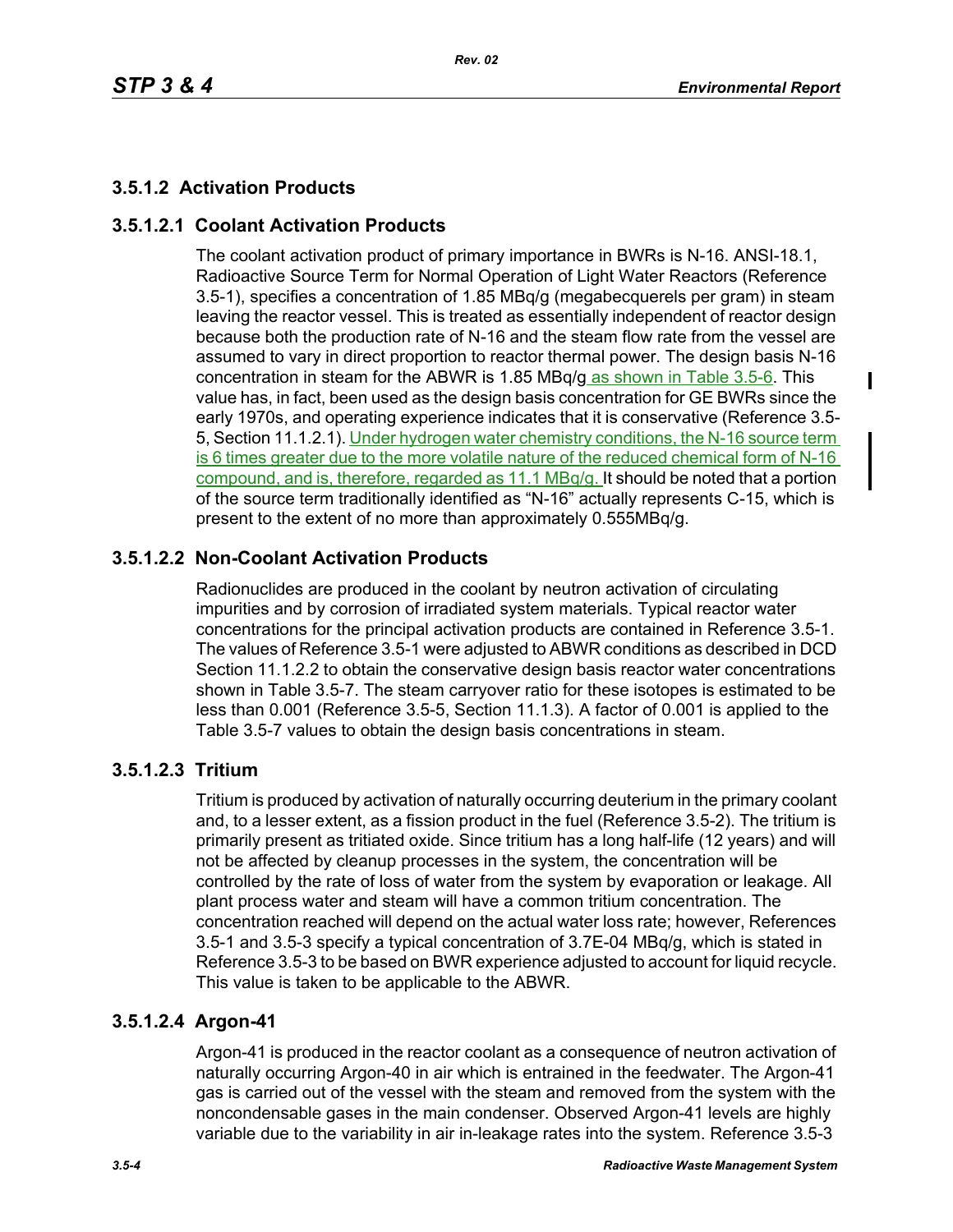specifies an Argon-41 release rate from the vessel of 1.48 MBq/s for a 3400 MWt Reference BWR. Based on adjusting to the ABWR thermal power (3926 MWt), a design basis Argon-41 release rate of 1.70 MBq/s is specified for the ABWR.

## **3.5.1.3 Process Leakage Sources**

Process leakage results in potential release of noble gases and other volatile fission products via ventilation systems. Liquid from process leaks is collected and routed to the liquid-solid radwaste system. With the effective process offgas treatment systems now in use (including the ABWRs for STP), airborne releases have been greatly reduced. Building ventilation releases now account for a higher fraction of the total release than before the deployment of the augmented offgas systems.

Leakage of fluids from the process system results in the release of radionuclides into plant buildings (Reference 3.5-5, Section 11.1.5). In general, the noble gases will remain airborne and will be released to the atmosphere with little delay via the building ventilation exhaust ducts. Other radionuclides will partition between air and water and may plate out (deposit) on metal surfaces, concrete, and paint. Radioiodines are found in ventilation air as methyl iodide and as inorganic iodine (particulate, elemental, and hypoiodous acid forms).

As a consequence of normal steam and water leakage into the drywell, equilibrium drywell concentrations will exist during normal operation (Reference 3.5-5, Section 11.1.5). Purging of this activity from the drywell to the environment will occur via the reactor building ventilation or Standby Gas Treatment System (expected to be an infrequent operation) and will make minor contributions to total plant releases.

Airborne release data from BWR building ventilation systems and the main condenser mechanical vacuum pump have been compiled and evaluated in Reference 3.5-4. Releases due to process leakage are reflected in the airborne release estimates discussed in Subsection 3.5.3.

## **3.5.2 Liquid Waste Management System**

## **3.5.2.1 Design Objective**

The Liquid Waste Management System (LWMS) is designed to segregate, collect, store, and process potentially radioactive liquids generated during various modes of plant operation: startup, normal operation, hot standby, shutdown, and refueling. The system is designed such that it may be operated to maximize the recycling of water within the plant, which would minimize the releases of liquid to the environment. Maximizing recycling serves to minimize the potential for exposure of personnel in unrestricted areas from the liquid release pathway. The Process Diagram for the LWMS is shown on Figure 3.5-1. The basic reference for the LWMS is Reference COLA Section 11.2.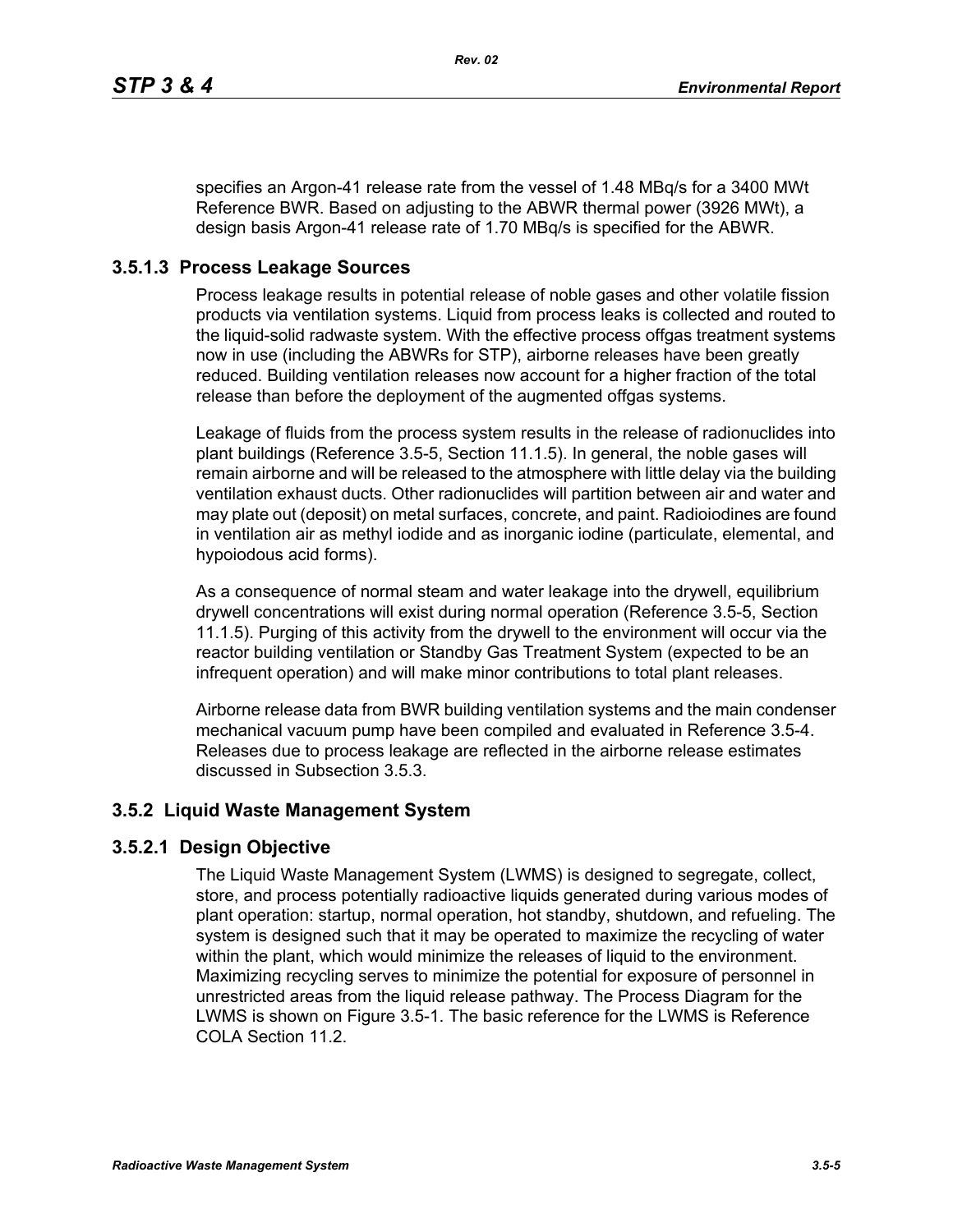## **3.5.2.1.1 Design Criteria**

- The criteria considered in the design of this system include:
- **Minimizing solid waste shipped for burial**
- Reducing personnel exposure
- **Minimizing offsite releases**

Maximizing the quality of water returned to the condensate and feedwater systems. In accordance with GDC 60 of 10 CFR 50, Appendix A, the radioactive waste management systems design includes means to suitably control the release of radioactive materials in gaseous (Figure 3.5-2) and liquid (Figure 3.5-1) effluents and to handle radioactive solid wastes produced during normal reactor operation, including anticipated operational occurrences. These operational occurrences include condenser leakage, maintenance activities, and process equipment downtime. The LWMS provides a discharge to the Main Cooling Reservoir (MCR). Radiation monitoring equipment is placed on this line to measure the activity discharged and to assure that specified limits are not exceeded. A high radiation signal from this monitor will close the discharge valve and terminate the discharge. The discharge from this single discharge line to the MCR is controlled administratively to assure that the discharge will meet the requirements of 10 CFR 20 and Appendix I of 10 CFR 50.

The single discharge line is fed by sample tanks (i.e., tanks that have the necessary connections to allow analysis before discharge). In addition to providing a means for a controlled (i.e., batch) discharge, the sample tanks also function as surge tanks. Liquid discharge to the MCR may be initiated from only one sample tank at a time. The discharge sequence is initiated manually. No single error or failure will result in discharge.

The LWMS is designed to treat process liquids with radionuclide concentrations associated with the design basis fuel leakage and produce water suitable for recycle to condensate storage. When plant water balance considerations require the discharge of processed liquids, the concentrations of radionuclides in the effluent will be controlled to meet the applicable requirements. Radiation exposure to people in unrestricted areas resulting from liquid waste discharged during normal operation and anticipated operational occurrences will be less than the values specified in 10 CFR 50, Appendix I. The design will maintain occupational exposure ALARA in accordance with NRC Regulatory Guide 8.8 (Reference 3.5-6) while operating with the design basis fuel leakage. The average annual liquid releases by nuclide are presented in Table 3.5-1.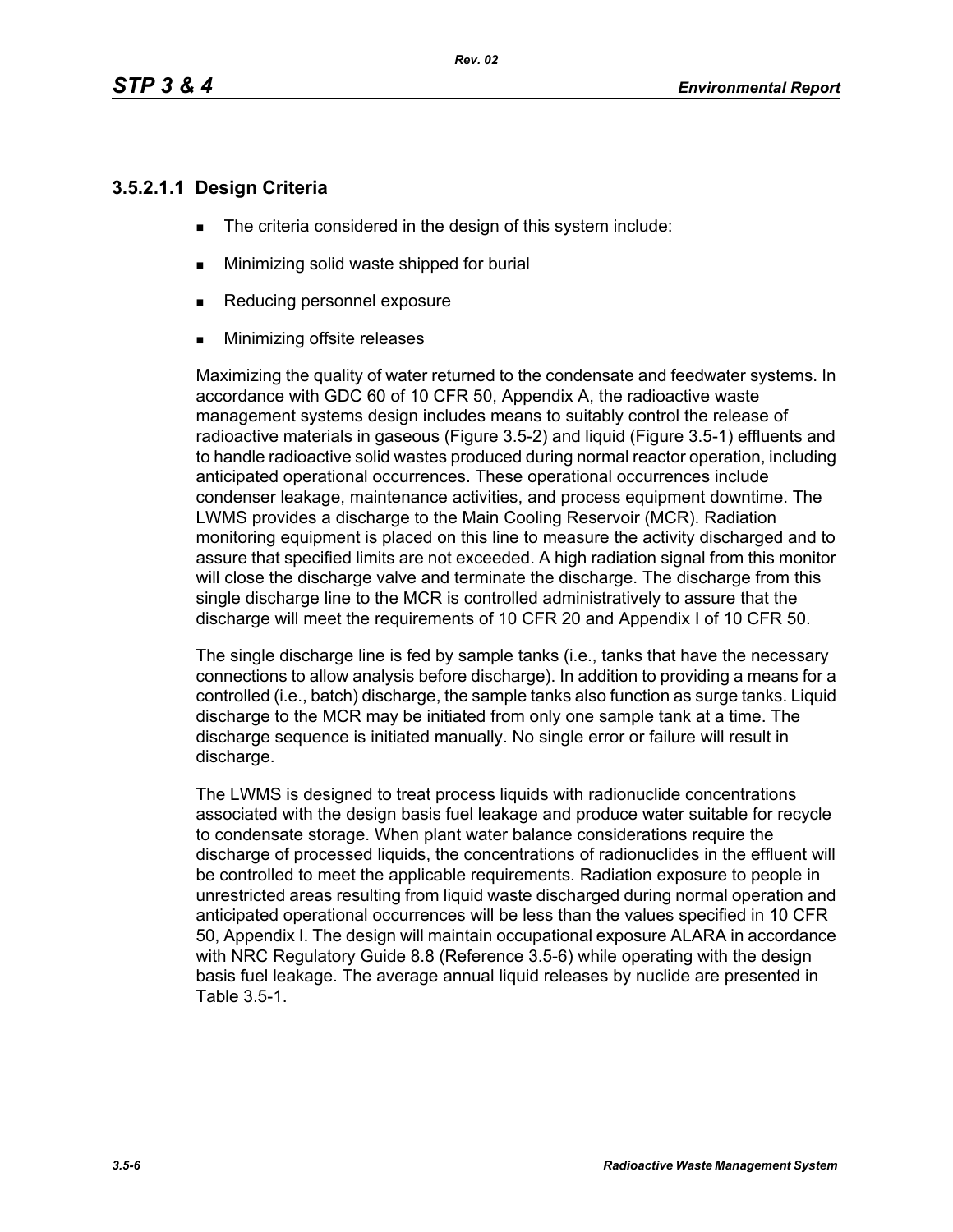## **3.5.2.2 Occupational Exposure**

Design features to minimize occupational exposure include:

- **Design of equipment to minimize service time.**
- **EXECT** Location of instruments requiring calibration in a central station outside of equipment cells.
- Arrangement of shield wall penetrations to avoid direct exposure to normally occupied areas.
- Piping design to minimize crud traps and plate out (there are no socket welds in contaminated piping systems).
- **Provision for remote pipe and equipment flushing.**
- Use of remote viewing and handling equipment as appropriate.
- A shielded sampling station to minimize exposure time.
- Controlled tank vents.

#### **3.5.2.3 System Description**

The LWMS is composed of four subsystems designed to collect, treat, and recycle or discharge different categories of wastewater. The four subsystems are the Low Conductivity Subsystem, High Conductivity Subsystem, Detergent Waste Subsystem, and the Chemical Drain Subsystem.

The LWMS is designed with adequate margin so that liquid waste should not be discharged except as needed to maintain the plant water balance. Operational flexibility is provided to ensure continued plant operation. Under these conditions, discharge of excess water processed through the LCW and/or the HCW Subsystem may be desirable. The various stream flow rates and the different combinations of events that supply water to the LWMS system for treatment have been tabulated. The LWMS is conservatively designed to handle the largest volume expected to be produced. The liquid waste management subsystems have ample capacity to process the maximum daily generation rate of liquid wastes as shown in Table 3.5-8. Regeneration of the condensate demineralizers will not be performed. Rather, the resin will be replaced when necessary. The use of titanium-tubed (or stainless steel tubed) condensers has made leaks from condenser tubing virtually non-existent (Reference 3.5-5, Section 11.2.3). Also, the use of condensate high efficiency filters before the condensate demineralizers has reduced the amount of insoluble solids that come into contact with the resin. As a result, it is expected that resin replacement will be less than once per year. Decanting of the cleanup water phase separator will be done as required following cleanup water filter demineralizer backwashes. The LCW can process this volume in addition to the other wastes. The components of the LWMS are sized based on processing the maximum daily volume within 24 hours. This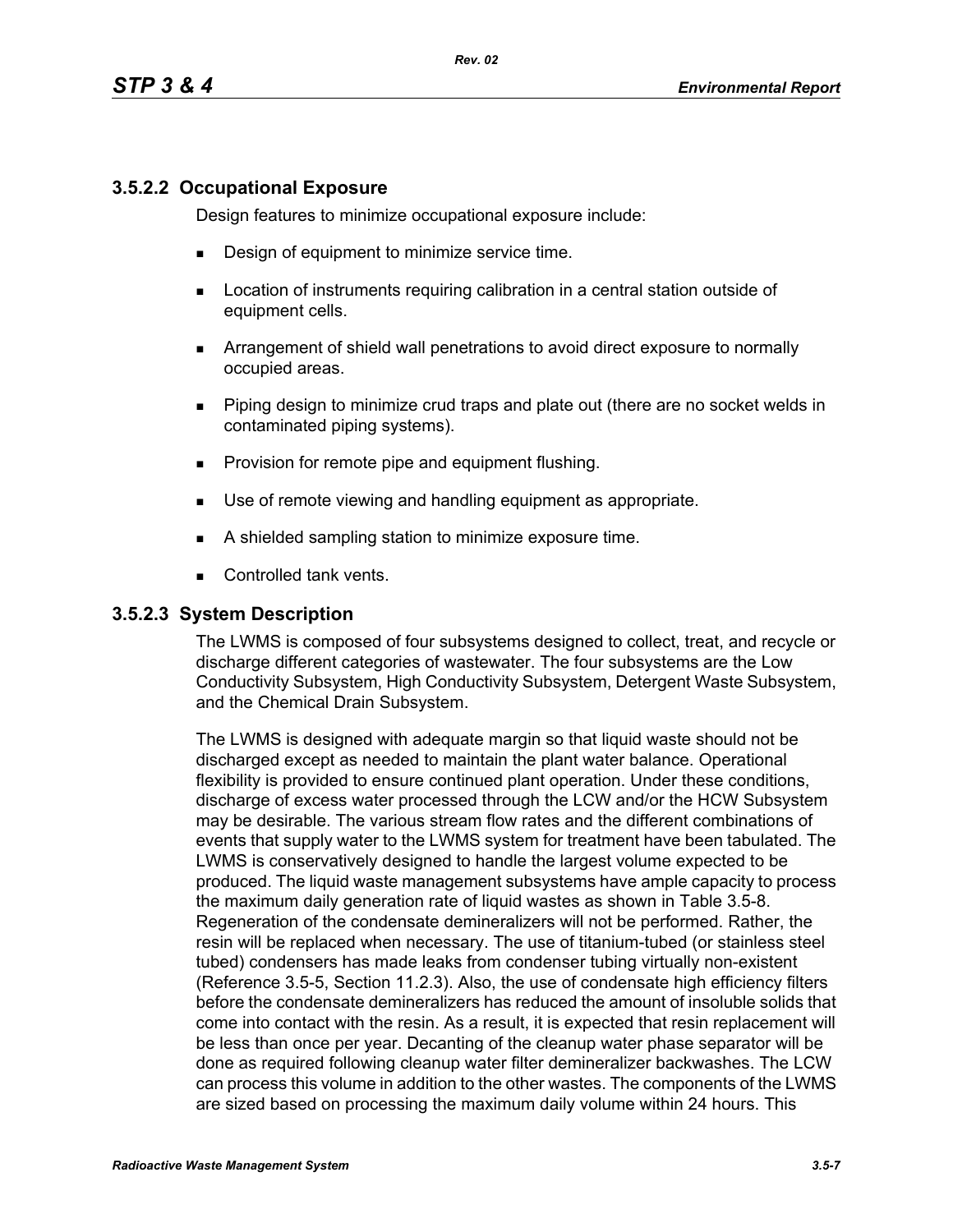criterion is more conservative than basing the sizing on normal expected waste volumes.

## **3.5.2.3.1 Low Conductivity Waste Subsystem**

The low conductivity waste (LCW) subsystem collects and processes clean radwaste (i.e., water of relatively low conductivity). Equipment drains and backwash transfer water are typical of wastes found in this subsystem. These wastes are collected, filtered by two stages of filtration for removal of insolubles, processed through reverse osmosis membranes, demineralized on a mixed resin, deep-bed demineralizer for removal of solubles, processed through a second polishing demineralizer, and then routed to condensate storage via sample tanks unless high conductivity requires recycling for further treatment. Mobile process equipment is utilized for the filtration, reverse osmosis, and demineralization unit operations.

The LCW filters and mixed-bed demineralizers are pressure vessels. The collection and sample tanks operate at atmospheric pressure. The LWMS is essentially a manual-start and automatic-stop process. COL Section 11.5 contains detailed information regarding process and radiation instruments. The instrumentation allows for the initiation of processing from the shielded control room area. To ensure that the system performs its intended function in the event of failure of key components, redundancy is provided.

Input to parallel tankage is a feature of the design. Upon high-level signals, inputs are automatically routed to a parallel tank. If input should continue, high-high level results in annunciation in the radwaste control room. The state of system operation such as water level of tanks, position of valves, and pump operating condition are continuously shown on the radwaste system control panels. The operator will be able to see the changes in the system when the automatic transfer has occurred. Individual tanks and process equipment are located in separately shielded rooms where practical. Pumps and valves in general are located in dedicated operating galleries. Piping to and from these pumps and valves penetrate shield walls only to the extent necessary to connect to the process equipment. Runs of piping between process equipment are contained either within the shielded areas or shielded pipe runs so that operating personnel exposure is kept to a minimum and within 10 CFR 20 limits.

The condensate storage tank, which is located outdoors, has liquid level monitoring with alarms in the control room. The tank overflows, drains and sample lines are routed to the radwaste system (Reference 3.5-5, Section 3.5.2.1). A dike is provided around the tank to prevent runoff in the event of a tank overflow. A drain within the dike is routed to the radwaste system.

All radwaste system tanks located outside reactor containment and containing radioactive liquids are indoors and are provided with liquid level monitoring. High liquid level conditions are alarmed locally and in the main control room (Figure 3.5-1 & Reference 3.5-5, Section 3.5.2.1). All radwaste system tank overflows, drains, and sample lines are sent to the radwaste system. All tanks have curbs or elevated thresholds with floor drains routed to the radwaste system. Leakage is prevented from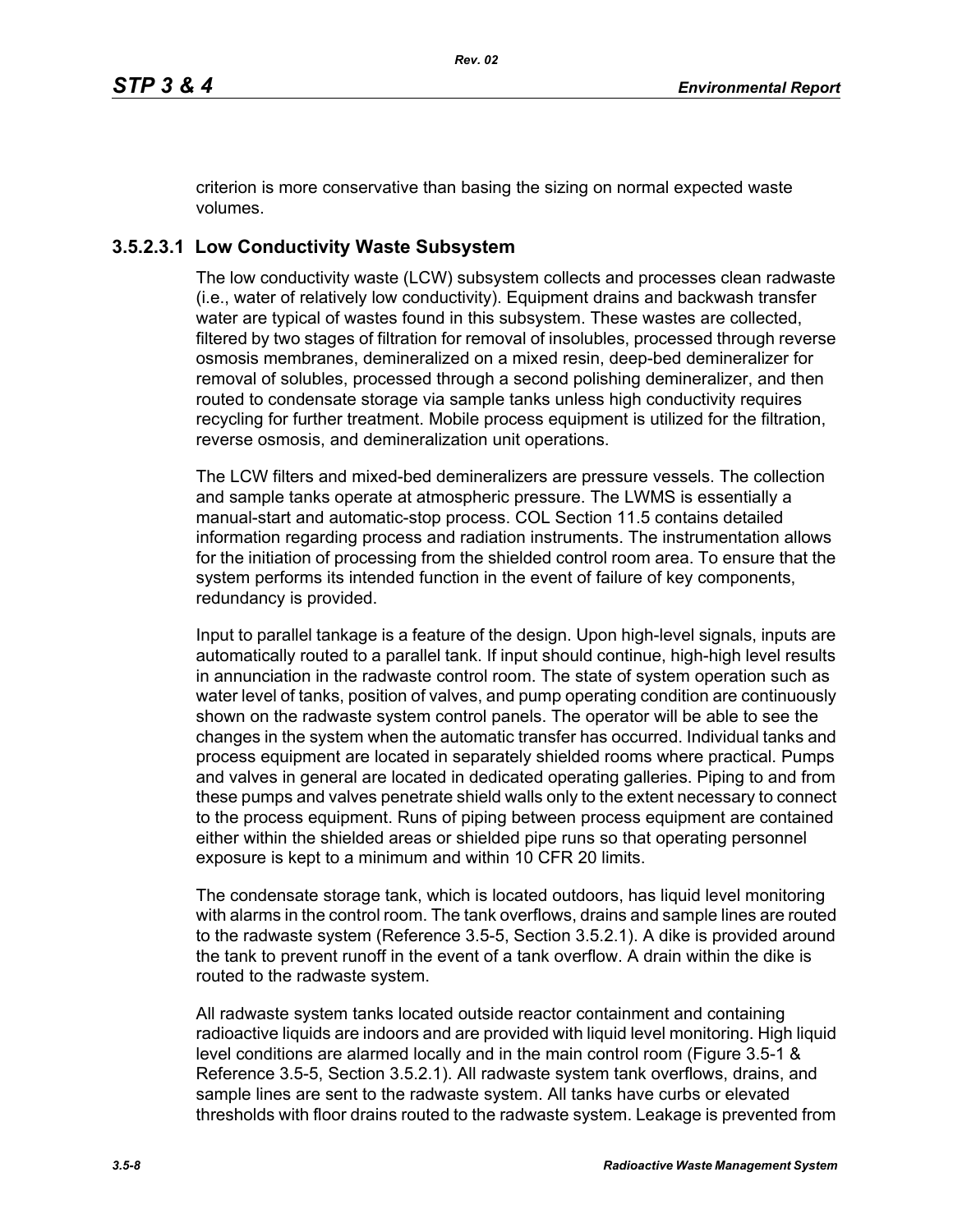entering unmonitored and non-radioactive systems and ductwork in the area. Radiation exposures are controlled in accordance with Regulatory Guide 8.8.

## **3.5.2.3.2 High Conductivity Waste Subsystem**

The high conductivity waste (HCW) subsystem collects and processes dirty radwaste (i.e., water of relatively high conductivity and solids content). Floor drains are typical of wastes found in this subsystem. Processing is similar to that for LCW. Mobile process equipment is utilized for the filtration, reverse osmosis, and demineralization unit operations.

## **3.5.2.3.3 Detergent Waste Subsystem**

This subsystem collects and processes detergent wastes from personnel showers and laundry operations. Normally, detergent wastes are collected in the hot shower drain receiver tank, processed through strainers to the hot shower drain sample tank, sampled, and discharged. Most laundry will be sent offsite for processing by a licensed vendor.

## **3.5.2.3.4 Chemical Waste Subsystem**

The chemical waste collected in the chemical drain collection tank consists of laboratory wastes and decontamination solutions. After accumulating in the chemical drain collection tank, chemical drains are recirculated. A sample is taken and if discharge standards are met, the waste is discharged. Off-standard quality waste is recycled to a high conductivity waste collector tank for further processing.

## **3.5.2.4 Estimated Releases**

The estimated annual releases of radionuclides in liquid effluents are provided in Table 3.5-1. Calculated off-site dose rates are provided in Section 5.4.

## **3.5.2.4.1 Release Points**

The release pathway for liquid discharge to the environment is the discharge line from the sample tanks as indicated on the process diagram (Figure 3.5-1).

The radwaste discharges from STP 3 & 4 will be to the MCR at one point, the main circulating water system outfall, similar to STP 1 & 2. Radiation monitoring equipment is placed on each of the STP 3 & 4 discharge lines to measure the activity discharged and to ensure that specified limits are not exceeded. High radiation alarms are provided in the radwaste control room and the main control room. Further discussion regarding details of radiological process monitoring can be found in COLA Section 11.5. Liquid discharge to the MCR may be initiated from only one sample tank at a time, and the discharge sequence is initiated manually.

## **3.5.2.5 Dilution Factors**

Dilution factors used in evaluating the release of liquid effluents are site-specific and are described in detail in FSAR Section 12.2.2.5.1. Liquid discharges are assumed to be to the MCR via the circulating water system having a flow of 272,550 m<sup>3</sup>/hr. Also, it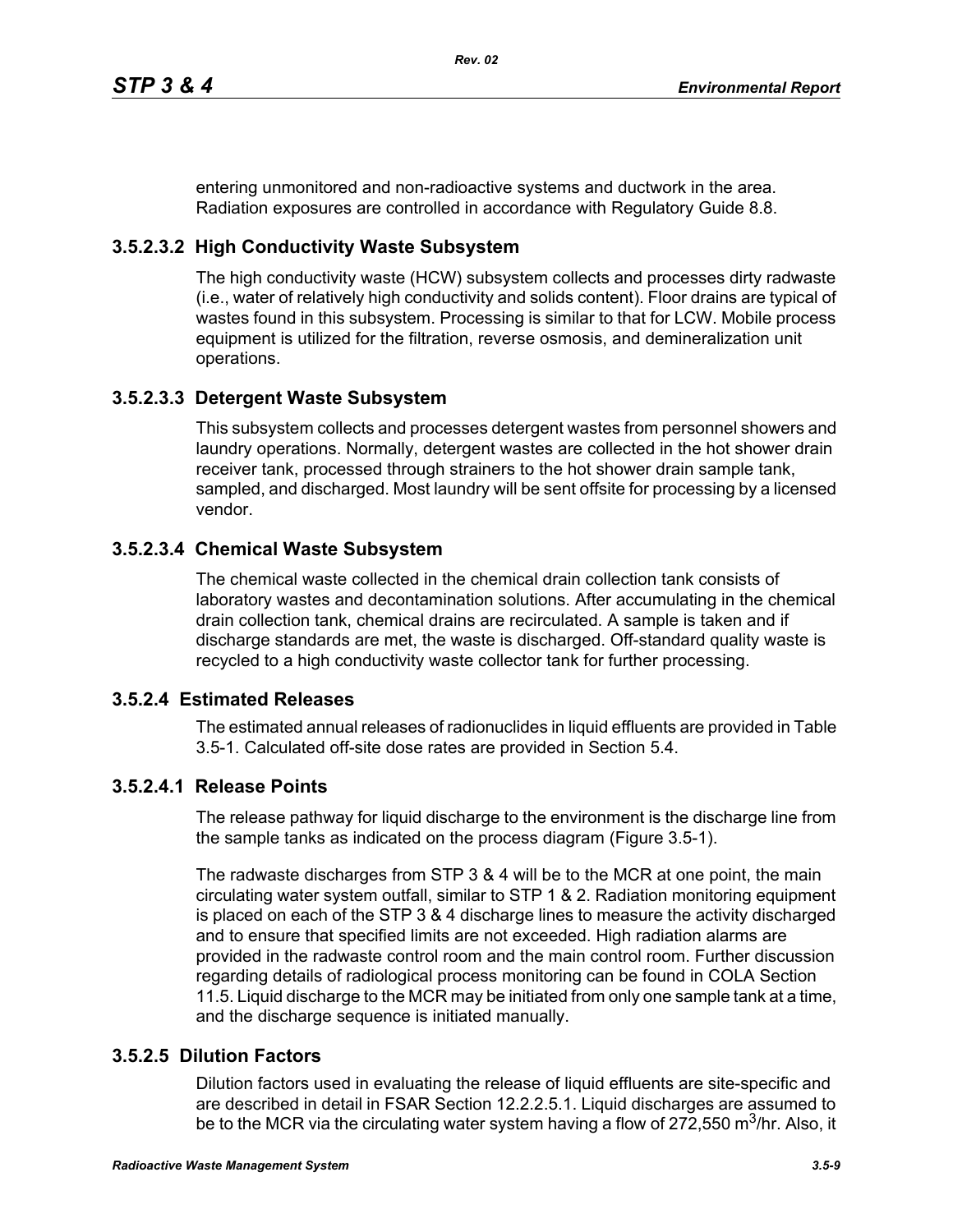is assumed that there will be a dilution factor of ten before subsequent consumption or recreational activity involving liquid effluent. (Note: The MCR, with a volume of approximately 200 million cubic meters, provides for a dilution factor much greater than the design assumption of 10.) Table 3.5-1 discharges are in compliance with 10 CFR 20 and 10 CFR 50, Appendix I.

## **3.5.2.6 Cost-Benefit Analysis for Liquid Effluent Population Doses**

Compliance with Appendix I to 10 CFR 50 numerical guidelines for offsite radiation doses as a result of liquid radioactive effluents during normal plant operations, including anticipated operational occurrences, is provided in the cost benefit analysis performed in accordance with the NEI topical report, NEI 07-11 Generic FSAR Template Guidance for Cost-Benefit Analysis for Radwaste Systems for Light-Water-Cooled Nuclear Power Reactors. The FSAR will be revised with reference to the NEI topical report when the information is available.

#### **3.5.3 Gaseous Waste Management System**

Gaseous radioisotopes are produced during the normal operation of STP 3 & 4. They include gaseous fission products and gaseous isotopes formed by neutron reactions with the reactor coolant and contained gases. These gases are retained in the plant systems and removed in a controlled fashion through the gaseous waste management system.

The gaseous waste management system collects waste from multiple sources and delays their release to allow short-lived nuclides to decay. The remaining activity is released in a controlled manner to the environment through the plant stack, a monitored release point.

The objective of the gaseous waste management system (hereafter referred to as the Offgas System) is to process and control the release of gaseous radioactive effluents to the site environs so as to maintain the exposure of people in unrestricted areas to radioactive gaseous effluents ALARA (10 CFR 50, Appendix I). This will be accomplished while maintaining occupational exposure ALARA and without limiting plant operation or availability.

The Offgas System provides for holdup and decay of radioactive gases in the offgas from the main condenser air evacuation system and consists of process equipment along with monitoring instrumentation and control components. The Offgas System minimizes and controls the release of radioactive material into the atmosphere by delaying and filtering the offgas process stream containing the radioactive isotopes of krypton, xenon, iodine, nitrogen, and oxygen sufficiently to achieve adequate decay before discharge from the plant. The Offgas System design minimizes the explosion potential of the gas mixture through recombination of radiolytic hydrogen and oxygen under controlled conditions. The basic reference for the Offgas System is the DCD, Section 11.3 (Reference 3.5-5) as modified in Section 11.3 of the FSAR.

П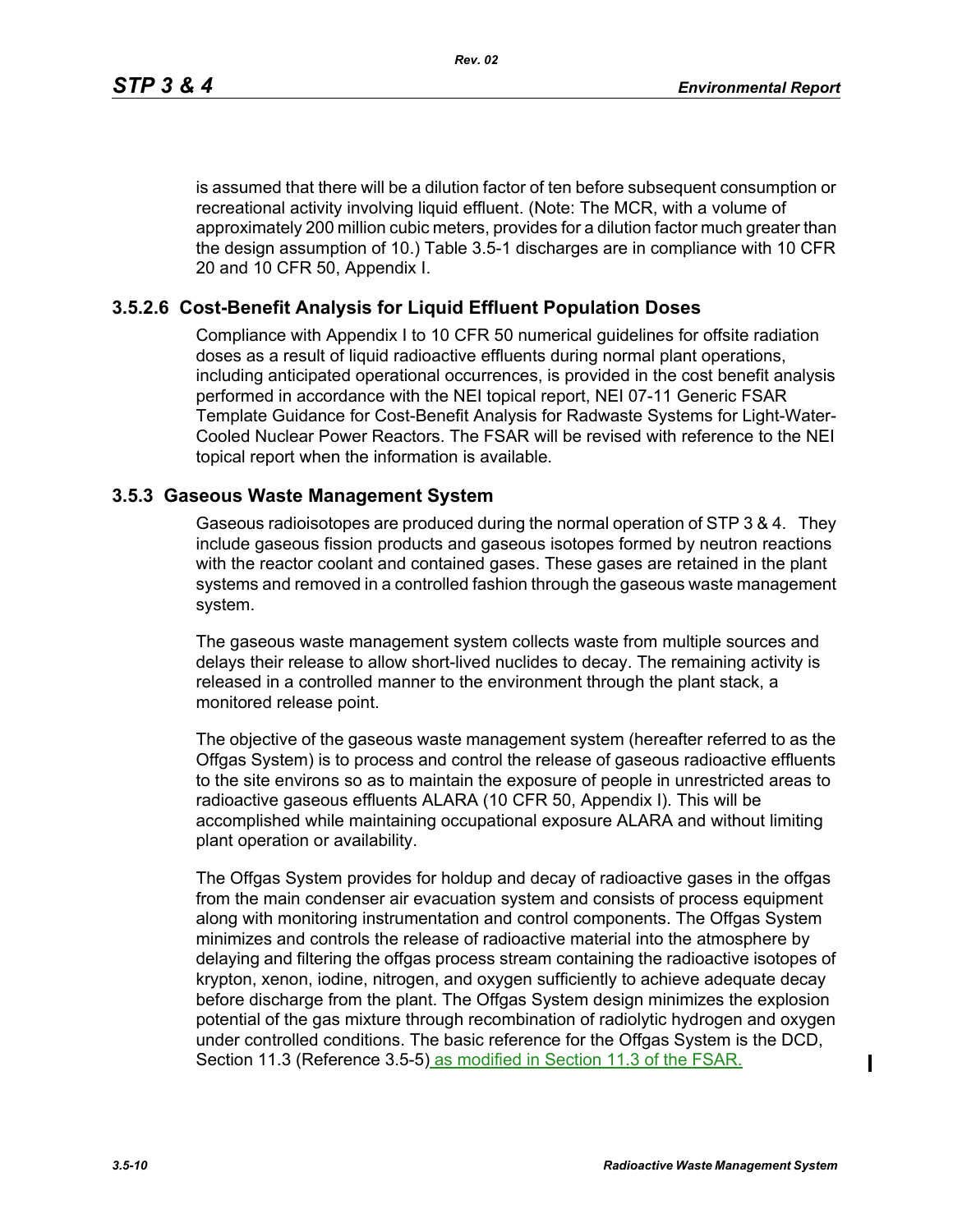## **3.5.3.1 Design Criteria**

The Offgas System is designed to limit the dose to offsite individuals from routine station releases to significantly less than the limits specified in 10 CFR 20 and to operate within the relevant limits specified in the technical specifications. As a conservative design basis for the Offgas System, an average annual noble radio gas source term (based on 30-minute decay) of 3700 MBq/s is used as discussed in Subsection 3.5.1.1.1. The system is mechanically capable of processing three times the source term without affecting delay time of the noble gases. With a main condenser air in-leakage rate of 51 standard cubic meters per hour or 30 standard cubic feet per minute (10 standard cubic feet per minute per condenser shell), this treatment system results in a delay of 46 hours for krypton and 42 days for xenon. Using the given isotopic activities at the discharge of the Offgas System, the decontamination factor for each noble gas isotope can be determined. Subsection 3.5.1 presents source terms for normal operational and anticipated occurrence releases to the primary coolant. Tables in this section, if not designated otherwise, are based on a design basis offgas release rate of 3700 MBq/s of noble gases and 25.9 MBq/s of I-131. For normal expected operation, the leak rates and doses are expected to be less than one quarter of the design basis numbers.

The average annual exposure at the site boundary during normal operation from all gaseous sources is expected to meet the dose objectives of 10 CFR 50, Appendix I. The radiation dose design basis for the treated offgas is to provide sufficient holdup until the required fraction of the radionuclides has decayed with the daughter products retained by the charcoal and the High Efficiency Particulate Air (HEPA) filter. The Offgas System equipment is selected, arranged, and shielded to maintain occupational exposure ALARA in accordance with NRC Regulatory Guide 8.8.

## **3.5.3.2 Process Description**

## **3.5.3.2.1 Process Functions**

Major process functions of the Offgas System include:

- **Dilution of air ejector offgas with steam to less than 4% hydrogen by volume.**
- Recombination of radiolytic hydrogen and oxygen into water to reduce the gas volume to be treated and the explosion potential in downstream process components.
- **Two-stage condensation of bulk water vapor, first using condensate and then** chilled water as the coolant, reducing the gaseous waste stream temperature to 1810°C or less
- **Dynamic adsorption of krypton and xenon isotopes on charcoal at about**  $\frac{3825}{3}$ **°C**
- **Filtration of offgas**
- Monitoring of offgas radioactivity levels and hydrogen gas concentration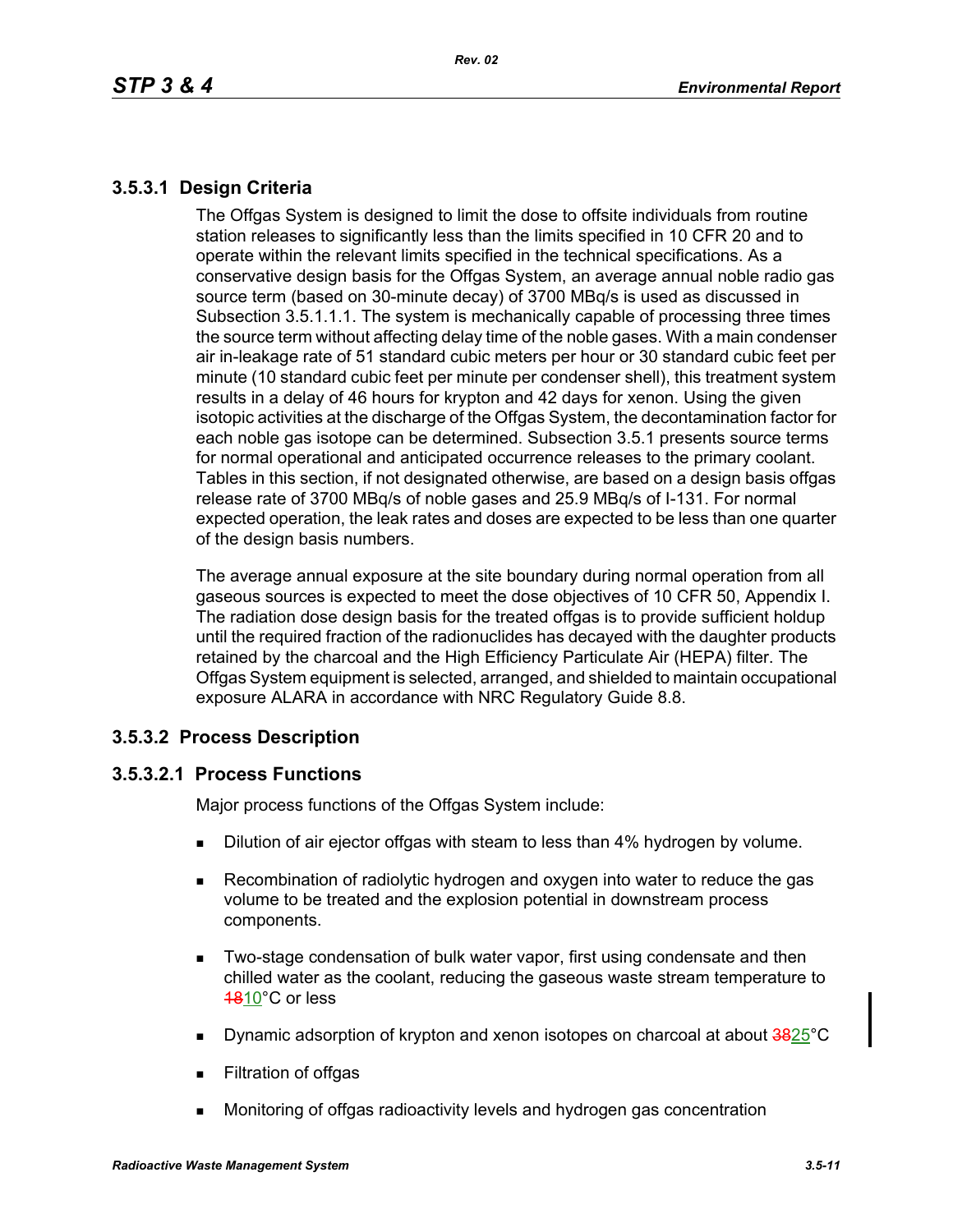Π

Π

П

- Release of processed offgas to the atmosphere
- Discharge of liquids to the main condenser and radwaste systems.

Major process functions of the ventilation systems may be found in COLA FSAR Section 9.4.

#### **3.5.3.2.2 Process Equipment**

Major process equipment of the Offgas System consists of:

- Process piping starting from the final steam dilution jets steam jet air ejector of the **mMain eCondenser eEvacuation sSystem (not a part of the Offgas System)**
- Integral recombiners, including Recombiner trains which include a preheatersection, a recombiner-section, and a condenser per trainsection
- Cooler-condensers
- Activated charcoal adsorbers
- $HEPA$  filter
- **Monitoring instrumentation**
- **Process instrumentation and controls**
- **Offgas Evacuation System**

#### **3.5.3.2.3 Process Facility**

The Offgas System process equipment is housed in a reinforced concrete structure to provide adequate shielding. Charcoal adsorbers are installed in a temperaturemonitored and controlled vault. The facility is located in the Turbine Building to minimize piping. Reactor condensate is used as the coolant for the offgas condensers.

The gaseous waste stream is cooled to  $4810^{\circ}$ C or less in the cooler condenser. Chilled water (7°C) is used from the HVAC Normal Cooling Water (HNCW) System. The gaseous waste stream is heated to approximately  $3825^{\circ}$ C by ambient heating in the charcoal vault. Radiation shielding design provides adequate protection of instrumentation and plant personnel required to monitor and operate the system.

#### **3.5.3.3 Offgas System Description**

#### **3.5.3.3.1 Main Condenser Offgas**

The significant gaseous wastes discharged to the Offgas System during normal plant operation are radiolytic hydrogen and oxygen, main condenser air inleakage, and radioactive isotopes of krypton, xenon, nitrogen and oxygen. These non-condensable gases are collected in the main condenser and discharged to the offgas system by the main condenser evacuation system.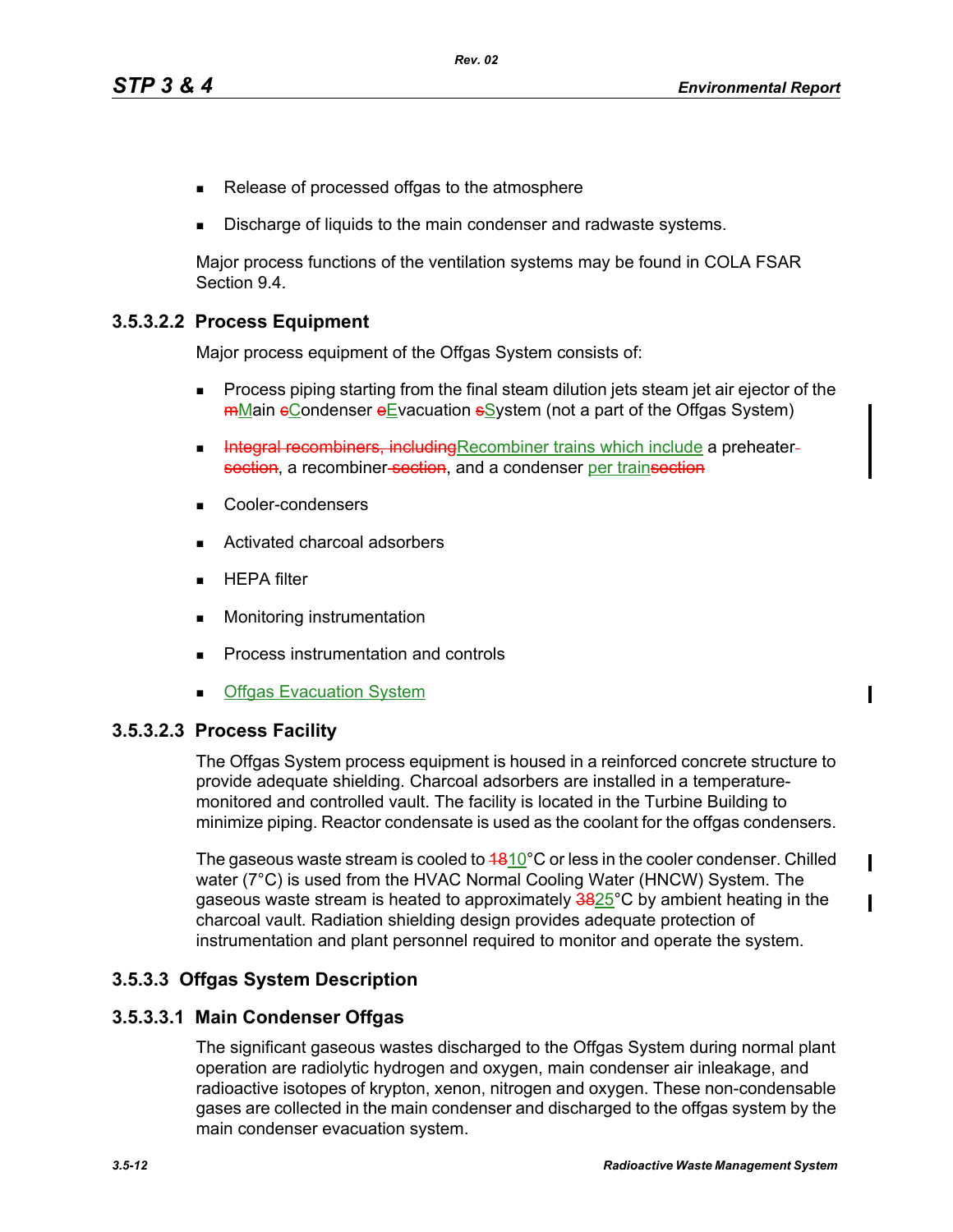Radioactive particles are present as a result of radioactive decay of the noble gas parents. These particulates are removed from the offgas stream by the condensation, adsorption, and filtration equipment. Therefore, effectively no radioactive particulates are released from the Offgas System to the plant stack or vent. Radioiodines (notably I-131) may be present in significant quantities in the reactor steam and to some extent carried over through the condensation stages of the Offgas System. Removal of iodine takes place in the passage of process gas through the activated charcoal adsorbers, so that essentially no iodine is released from the Offgas System to the plant stack or vent.

Releases of gaseous wastes to the atmosphere are controlled to assure the calculated dose to any person in an unrestricted area is maintained below the dose objectives of Appendix I to 10 CFR 50. Every reasonable effort has been made to keep radiation exposures and release of radioactive materials ALARA.

Calculated doses from releases from the offgas system are provided in Section 5.4.

#### **3.5.3.3.2 Process Design**

A flow diagram for the Offgas System has been included as Figure 3.5-2. DCD Section 11.3 and FSAR Section 11.3 containe a more detailed discussion of the process design, equipment components, and equipment operation.

#### **3.5.3.4 Other Radioactive Gas Sources**

Radioactive gases are present in the power plant buildings as a result of process leakage and steam discharges. The process leakage is the source of the radioactive gases in the air discharged through the ventilation system. Details regarding the design of the ventilation system are provided in COLA Section 9.4, the radiation activity levels from the ventilation systems in COLA Section 12.3, and the ventilation flow rates in COLA Section 9.4.

#### **3.5.3.5 Instrumentation and Control**

Control and monitoring of the offgas process equipment is performed both locally and remotely from the main control room. Instrument components are installed, wherever possible, in accessible areas to facilitate operation and maintenance. Only instrument sensing elements are permitted behind shield walls. The temperature of the gaseous waste stream is measured in the preheater and at various locations in the recombiner to ensure that recombination is occurring. The gaseous waste stream temperature is also measured after both the offgas condenser and the cooler condenser to ensure the stream is cooled sufficiently to remove undesired moisture. All of these temperatures are alarmed in the main control room. The flow rate of the air ejector offgases downstream of the recombiner is continuously recorded. This flow rate, in conjunction with activity concentrations in Bq/cc (becquerels per cubic centimeter), as measured by the monitor downstream of the recombiners and the monitor downstream of the charcoal adsorbers, will permit monitoring fission gases from the reactor, calculation of offgas discharge to the vent in MBq and calculation of the charcoal adsorber system performance. Activity release that would exceed the maximum permitted

 $\mathbf I$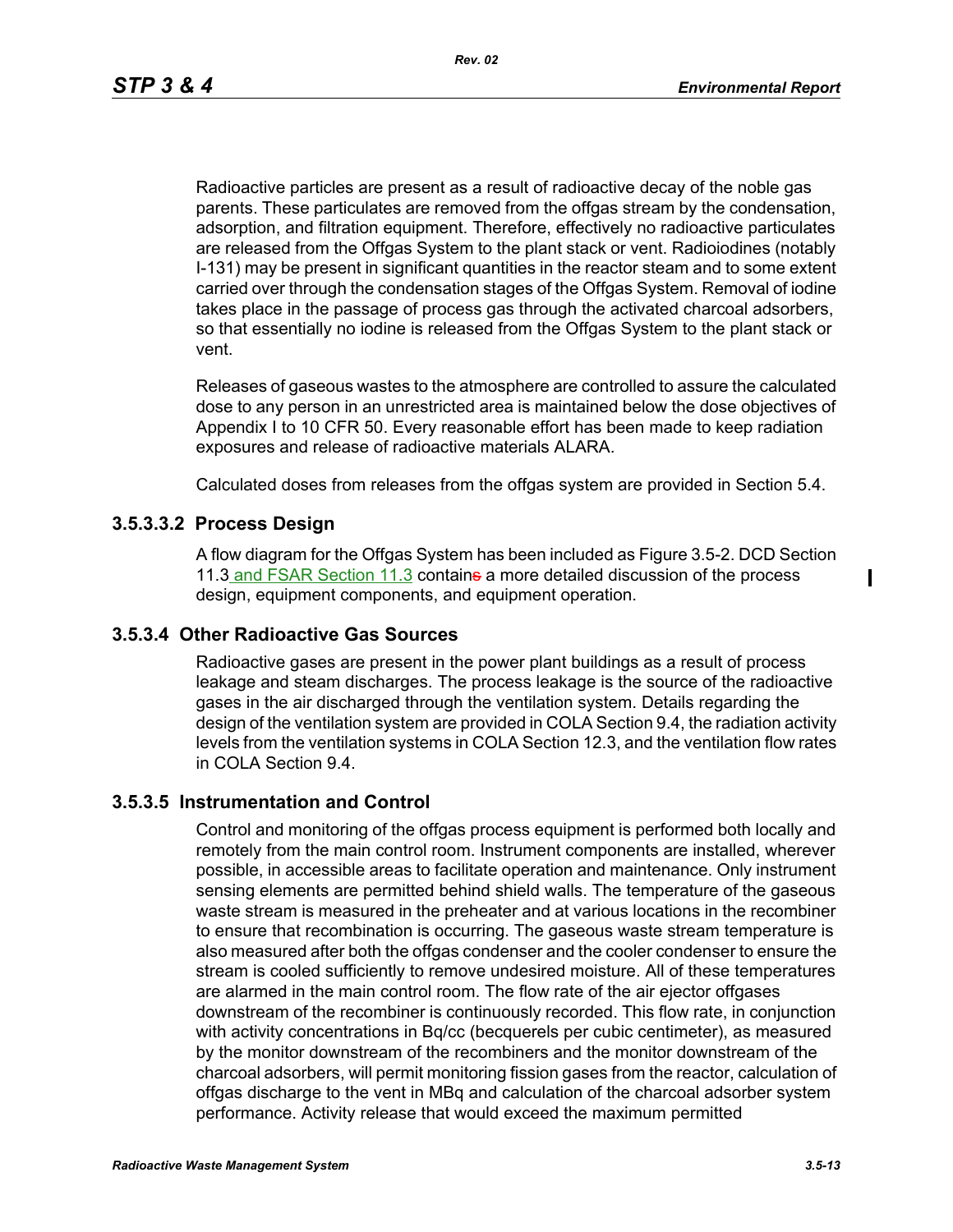instantaneous value is alarmed, and causes closure of the final process gas release valve, terminating the release.

#### **3.5.3.6 Radioactive Releases**

#### **3.5.3.6.1 Release Points**

The primary release point for STP 3 & 4 is the Reactor Building stack (one per unit). This stack serves as the release point for the Reactor Building, Turbine Building, and Radwaste Building. Other exhaust points for clean releases are the roof top vents for the Control and Service Buildings and the Service Building health physics room roof vent. The Reactor Building stack is a roof-mounted steel shell in a steel framework extending to a height of 76 meters above ground level. The closest plant buildings to the stack are the Control Building to a height of 10.7 meters and the Turbine Building to a height of 43 meters above grade.

#### **3.5.3.6.2 Projected Releases**

Projected releases from the plant stack have an estimated total flow rate of at least 566,000  $\mathrm{m}^3$ /h through the 2.4-meter diameter circular stack, which extends 76 meters above ground level. Ventilation releases are assumed to be less than 40°C. Table 3.5- 2 lists expected gaseous isotopic releases from one ABWR plant.

#### **3.5.3.7 Cost-Benefit Analysis for Gaseous Effluent Population Doses**

Compliance with Appendix I to 10 CFR 50 numerical guidelines for offsite radiation doses as a result of gaseous or airborne radioactive effluents during normal plant operations, including anticipated operational occurrences, is provided in the cost benefit analysis performed in accordance with the NEI topical report, NEI 07-11 Generic FSAR Template Guidance for Cost-Benefit Analysis for Radwaste Systems for Light-Water-Cooled Nuclear Power Reactors. The FSAR will be revised with reference to the NEI topical report when the information is available.

#### **3.5.4 Solid Waste Management System**

Solid radioactive wastes are produced by multiple methods in a nuclear power station. The waste can be either dry or wet solids, and the source can be an operational activity, maintenance, or another function.

The Solid Waste Management System (SWMS) will collect, process, and package solid radioactive wastes generated as a result of normal plant operation, including anticipated operational occurrences. The system design ensures that the solid radioactive wastes would be collected, monitored, segregated, stored, and packaged for shipment in a manner that minimizes exposure to plant personnel and the public in accordance with 10 CFR 20 and 10 CFR 50, Appendix I. The basic reference for the SWMS is the COLA, Section 11.4.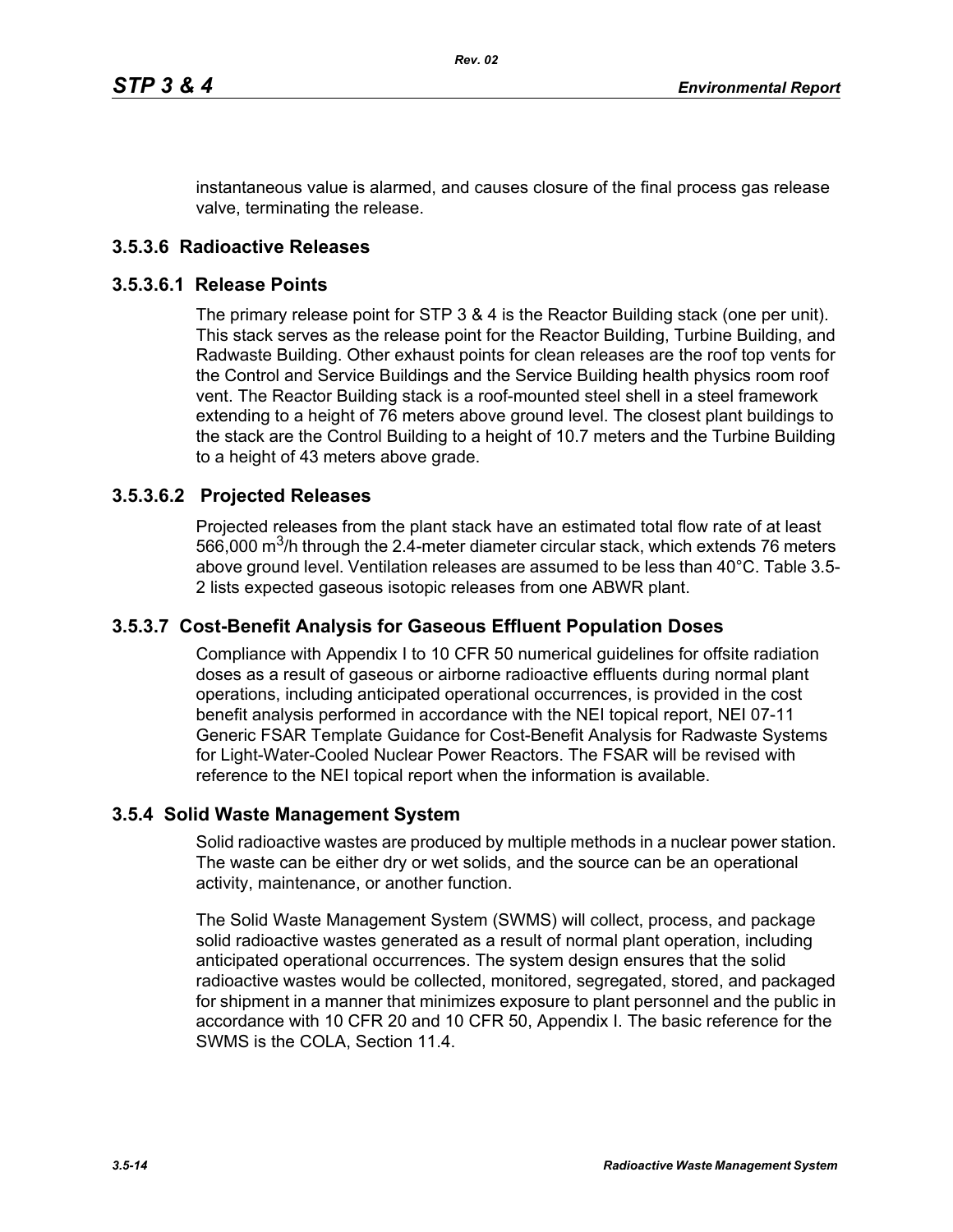## **3.5.4.1 Design Bases**

#### **3.5.4.1.1 Design Objective**

The SWMS provides the capability for processing and packaging wastes from the Cleanup Water System, the Fuel Pool Cooling and Cleanup System, the Suppression Pool Cleanup System, the Condensate Polishing System, and the Radwaste System itself. Wastes from these systems will consist of spent resin and backwash slurries.

The SWMS also provides a means of:

- **Packaging dry active waste materials, such as HVAC filters and nonflammable** organic materials
- Packaging contaminated metallic materials and incompressible solid objects such as small tools and equipment components

The SWMS is designed so that the failure or maintenance of any frequently used component does not impair system or plant operation. Storage is provided ahead of the process equipment to allow holdup for radioactive decay and as required in case of a delay in processing due to maintenance. The operating philosophy of the SWMS is manual start and automatic stop with all functions interlocked to provide a fail-safe mode of SWMS operation.

## **3.5.4.1.2 Design Criteria**

Collection, processing, packaging, and storage of radioactive wastes will be performed to maintain any potential radiation exposure to plant personnel ALARA in accordance with Regulatory Guide 8.8 (Reference 3.5-6) and within the limits of 10 CFR 20. Table 3.5-9 summarizes the radiological activities in the solid waste, based on the sources of waste. Processing of wastes will be done to meet 10 CFR 61 criteria for wastes being shipped to burial, or for wastes being sent to a processor, the waste acceptance criteria of the waste processor. Packaged wastes will be shipped in conformance with the requirements in 49 CFR 173, Subpart I. Sufficient onsite storage is provided to hold at least six months production of radwaste.

The radiation levels of wet solid waste being added to shipping containers are measured to prevent the container from exceeding acceptable radiation levels.

## **3.5.4.2 System Description**

#### **3.5.4.2.1 General Description**

The process diagram for the solid radwaste system is shown on Figure 3.5-1. The major SWMS equipment consists of the following:

- Backwash receiving tanks and forwarding pumps
- **Spent resin tanks and phase separators**
- Decant pumps and transfer pumps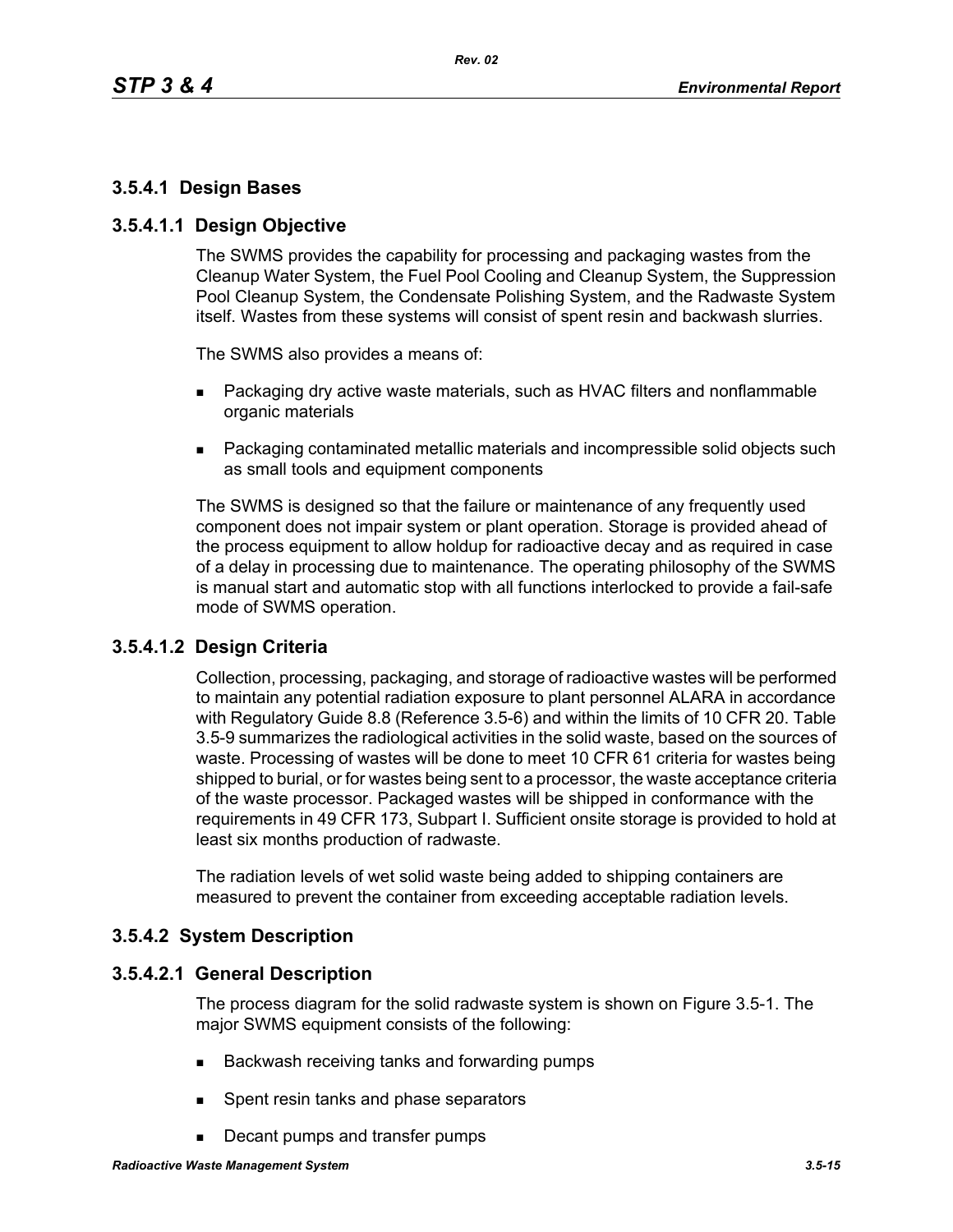- High integrity container (HIC) dewatering and drying equipment
- Connections and auxiliaries for mobile systems

The following design features are incorporated into the SWMS:

- I All components and piping which contain slurries have flushing connections.
- All tanks and equipment that use compressed gases for transport or drying of resins or filter sludges are vented to the plant ventilation exhaust system. The vents are designed to prevent liquids and solids from entering the plant ventilation system.

## **3.5.4.2.2 General Requirements**

The SWMS processes both wet and dry solid wastes in compliance with:

- The releases of radioactive materials to an unrestricted area are within the concentration limits of 10 CFR 20, Appendix B, Table II. All solid wastes are monitored for radiation before either processing or disposal as nonradioactive waste. It is expected that some dry solid waste will be disposable as nonradioactive. All liquids and gases from solid waste processing are treated by the liquid waste management system or by the Radwaste Building ventilation system.
- The SWMS has sufficient storage of both unprocessed and processed wastes to deal with both normal and anticipated operational occurrences. These storage facilities have been designed with adequate shielding to protect the operators from excessive radiation. Wastes will be processed separately by type and source.
- The SWMS is designed in accordance with Regulatory Guide 1.143.

## **3.5.4.2.3 Spent Resins and Sludges**

Wet solid wastes are spent resins and sludges from powdered resins and filter backwashing. The spent resins and sludges are sent to vendor-supplied mobile dewatering systems. See Table 3.5-11 for "Expected Waste Volumes Generated Annually by Each 'Wet' Solid Waste Source and Tank Capacities" (For one ABWR).

## **3.5.4.2.4 Dry Active Waste**

Dry active waste is loaded on marine containers or into shielded containers as required to meet shipping limitations. Estimated volumes of dry active waste generated annually are provided in Table 3.5-10.

## **3.5.4.2.5 Environmental and Exposure Control**

Solid radwaste processing equipment will be designed in accordance with Regulatory Guide 1.143 to minimize the spread of contamination and maintain operator dose rates ALARA.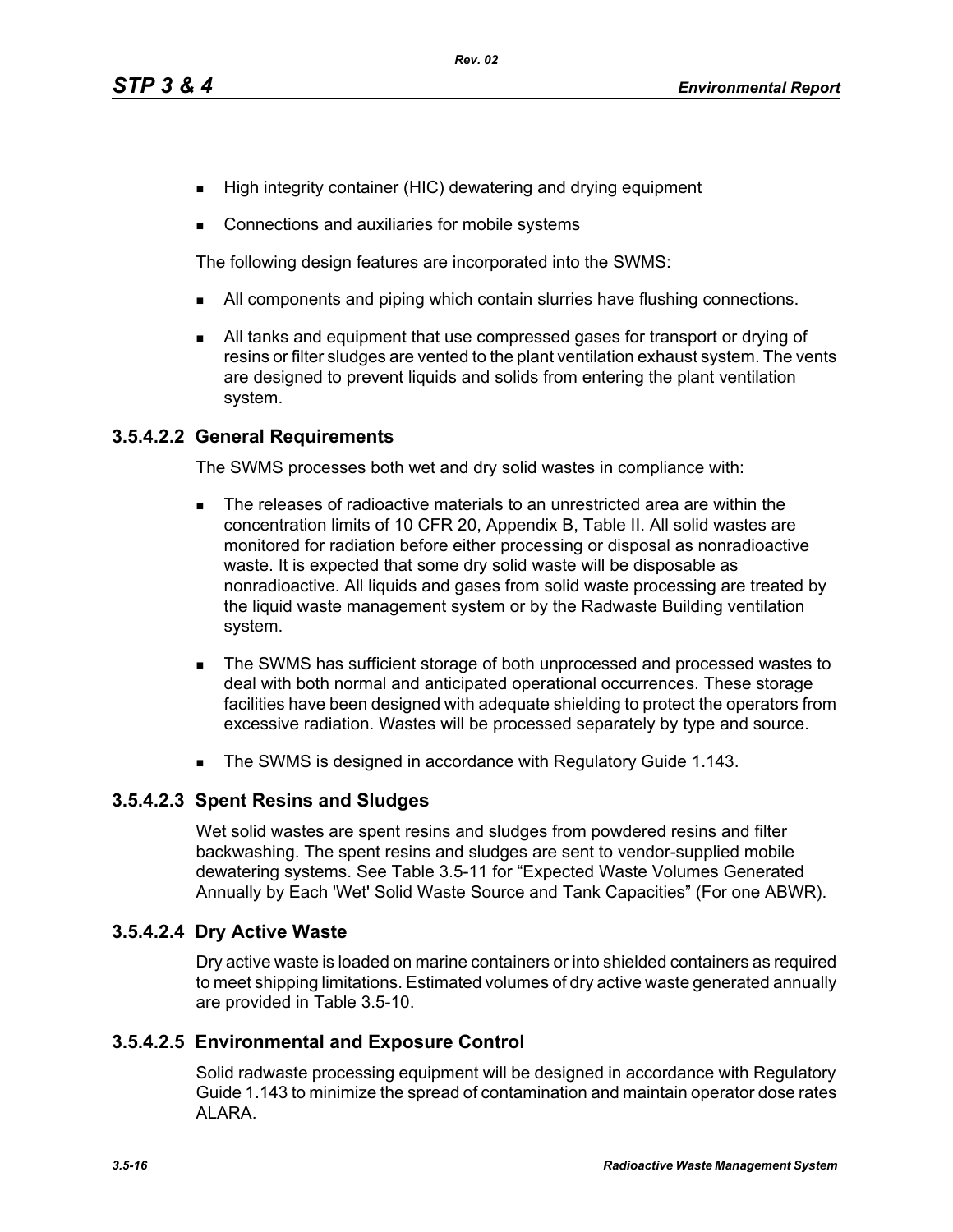## **3.5.4.2.6 Malfunction Analysis**

The process system is protected from overfilling the waste container by a high-level trip that closes the waste container fill valve and a camera that enables the operator to view the level of waste in the container and take action as required.

## **3.5.4.2.7 Shipment**

Containers normally can be shipped after processing, provided the proper shielding is available, without exceeding U.S. Department of Transportation radiation limits. If 49 CFR 173 dose limitations cannot be met, the containers are temporarily stored until the appropriate shielding is available.

Normally, high-integrity containers will be shipped after they are filled. While awaiting shipment, the high-integrity containers are temporarily stored with shielding in an appropriate storage location. A barrier to restrict access will be placed around the shielding. The radiation dose rate at the barrier shall be 50 μGy/hr (micrograys per hour) or less. Storage contingencies in the event that an off-site waste disposal facility becomes unavailable are discussed in Section 4.5. There is space for either box containers or high integrity containers in the solid waste storage area in the radwaste building. Low activity waste collected in buildings outside of the radwaste building will be temporarily stored locally until transferred to the radwaste building for storage/shipment. Uncontaminated shipping containers and vehicles may be stored outside. The annual volumes of solid radwaste to be shipped offsite are estimated in Table 3.5-12 (for one ABWR).

The packaged waste is stored until it is shipped offsite to a licensed radwaste processing facility or burial site. Onsite processing of the waste is in accordance with the existing STP Process Control Program (PCP) to meet transportation and radwaste processing facility or burial site waste acceptance requirements. The existing STP PCP will be modified as required to ensure it addresses the STP 3 & 4 waste streams. Packaging of waste for offsite shipment complies with applicable Department of Transportation and NRC regulations that specify requirements for shipment of radioactive material, including 49 CFR 172, 173 and 178, and 10 CFR 71.

## **3.5.4.2.8 Contingencies for Class B and C Wastes**

It is expected that Class B and C wastes will constitute about 5% of the low level radioactive waste (LLRW) that will be generated by the plant, with the balance being Class A waste (with small amounts of greater than Class C wastes that are subject to separate disposal provisions). As of July 1, 2008, the LLRW disposal facility in Barnwell, South Carolina is no longer accepting Class B and C waste from sources in states such as Texas that are outside of the Atlantic Compact. However, the disposal facility in Clive, Utah, is still accepting Class A waste from out of state.

STP 3 & 4 plans to load fuel in 2015 and begin operation no earlier than 2016 and therefore will not be generating Class B and C waste until then. Typically it takes about a year after fuel load before a sufficient quantity of B/C waste is generated to warrant a shipment for disposal. By 2016, it is likely that a disposal facility will be available that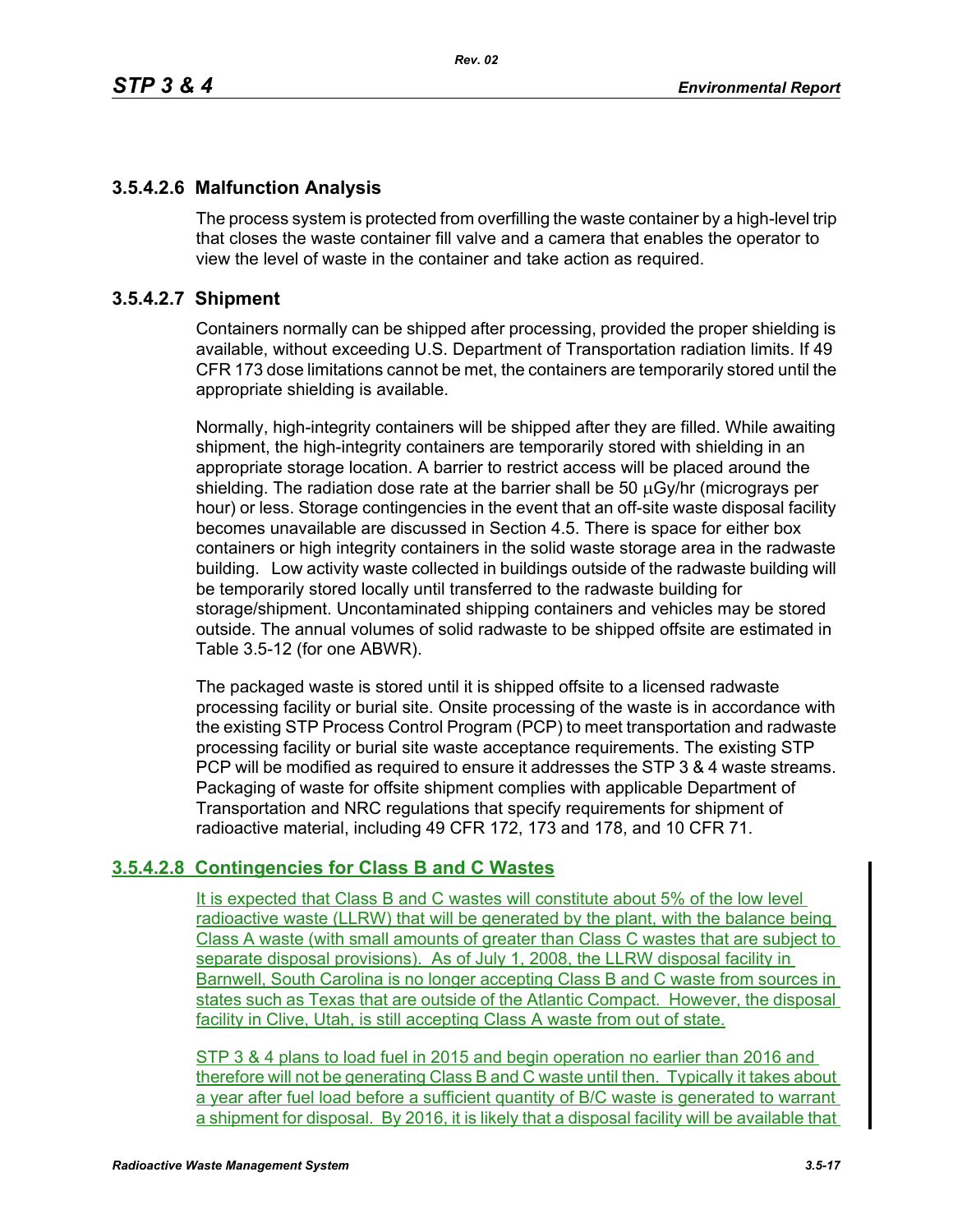will accept Class B and C waste from sources in Texas. In particular, in 2004, Waste Control Specialists applied for a license from the Texas Commission on Environmental Quality (TCEQ) to develop a disposal facility in Andrews County, Texas for Class A, B and C waste. As of August 2008, the Executive Director of Texas Commission on Environmental Quality has recommended to the full commission that Waste Control Specialists be granted the license to operate a Class A, B and C waste site for the Texas Compact. Therefore, by the time that STP 3 & 4 begins to operate, it is reasonable to expect that the Andrews County disposal facility will be in operation, and that STP 3 & 4 will be able to ship its Class A, B and C waste offsite to the Andrews County disposal facility.

However, in the event that there are no disposal facilities that will accept Class B and C wastes from sources in Texas at the time the plant begins operation, there are several options available for storage of such waste pending shipment offsite once a disposal facility becomes available:

- As provided in the FSAR Section 11.4.1.2, STP 3 & 4 Radwaste Building is designed to have 6 months of storage capacity for LLRW. Since Class B and C waste constitute only about 5% of the total LLRW, the Radwaste Building has about 10 years of safe storage capacity if it used solely for storage of Class B and C waste and if Class A waste is promptly shipped offsite. Also the waste tables in Section 11.4 are not based on a volume reduction (VR) process. Hence it is possible to extend this storage time frame by utilizing commercially available offsite waste processors. For example a VR of 8 to 10 is presently being achieved for resins.
- As described in FSAR Section 11.4.1.2, STP 1 & 2 have an Onsite Staging Facility (OSF) that could be used to store waste from STP 3 & 4 if that should become necessary. As explained in the Section 11.4.2.3.2 of the STP 1 & 2 UFSAR, the OSF has a 5-year LLRW storage capacity for Units 1 and 2. If that storage capacity were to be devoted to Class B and C waste, the OSF would have approximately 100 years of safe storage capacity for two units or 50 years for four units, assuming that Class A waste is shipped offsite in the normal course of business. Just as explained above, the storage duration could be extended by utilizing VR.
- If still additional storage capacity were eventually to be needed, STP 3  $\&$  4 could construct storage facilities in accordance with applicable NRC guidance, such as Regulatory Issue Summary (RIS) 2008-12, Considerations for Extended Interim Storage of Low-Level Radioactive Waste by Fuel Cycle and Materials Licenses, and NUREG 0800 Section 11.4.

If STP 3 & 4 were to need to store Class B and C waste for an extended period of time, it would implement the provisions of RIS 2008-12 and NUREG 0800 Section 11.4.

The onsite storage facilities are designed to maintain onsite and offsite radiological doses within the limits in 10 CFR Part 20 and to maintain occupational exposures ALARA.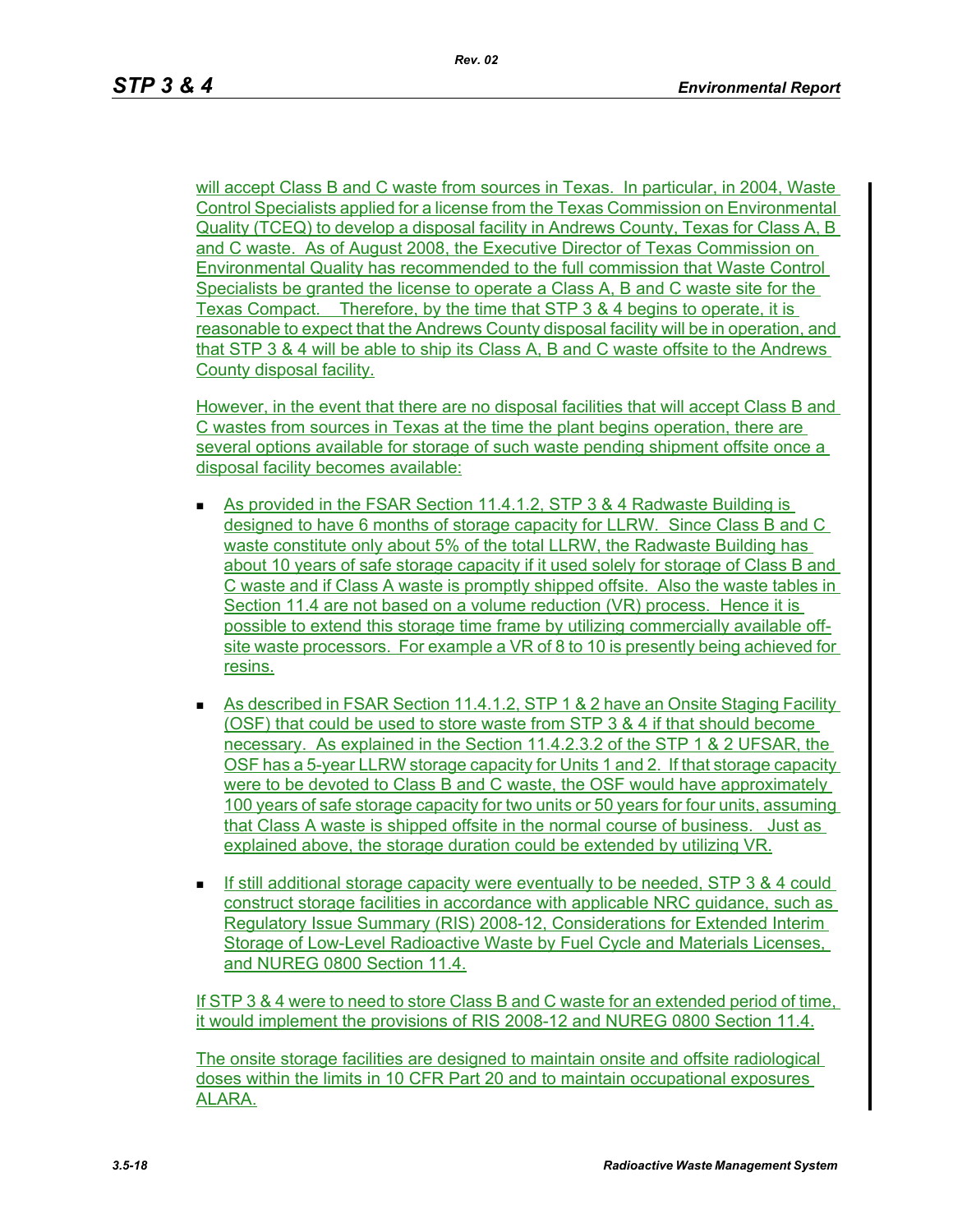## **3.5.5 References**

- 3.5-1 American National Standard Radioactive Source Term for Normal Operation of Light Water Reactors, ANSI/ANS-18.1.
- 3.5-2 Skarpelos, J.M. and R.S. Gilbert, Technical Derivation of BWR 1971 Design Basis Radioactive Material Source Terms, March 1973 (NEDO-10871).
- 3.5-3 Calculation of Releases of Radioactive Materials in Gaseous and Liquid Effluents from Boiling Water Reactors, NUREG-0016, Revision 1, January 1979.
- 3.5-4 Marrero, T.R., Airborne Releases From BWRs for Environmental Impact Evaluations, March 1976 (NEDO-21159).
- 3.5-5 ABWR Design Control Document, Tier 2 Manual, General Electric, Revision 4, March 1997.
- 3.5-6 Information Relevant to Ensuring that Occupational Radiation Exposures at Nuclear Power Stations Will Be as Low as is Reasonably Achievable, Regulatory Guide 8.8, June 1978, U.S. Nuclear Regulatory Commission, 1978.
- 3.5-7 Design Guidance for Radioactive Waste Management Systems, Structures, and Components Installed in Light-Water-Cooled Nuclear Power Plants, Regulatory Guide 1.143., Rev. 2 November 2001.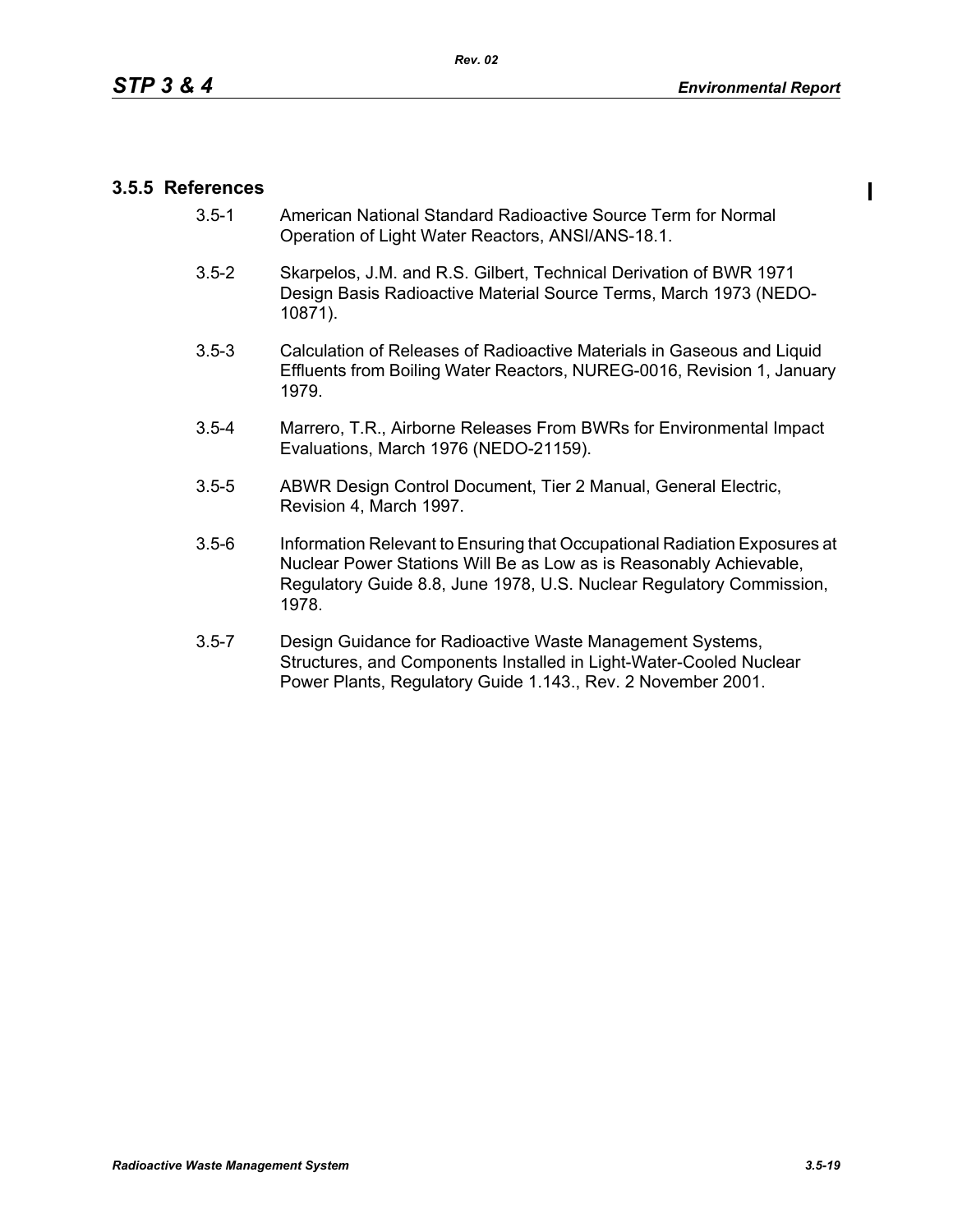| Radionuclide | <b>Annual Average</b><br><b>Liquid Releases</b><br>(MBq/yr) |
|--------------|-------------------------------------------------------------|
| $I-131$      | 3.35E+02                                                    |
| $I-132$      | 7.15E+01                                                    |
| $I - 133$    | 1.38E+03                                                    |
| $I - 134$    | 4.22E+00                                                    |
| $I-135$      | 4.03E+02                                                    |
| $H-3$        | 2.96E+05                                                    |
| $C-14$       | $0.00E + 00$                                                |
| Na-24        | 1.87E+02                                                    |
| $P-32$       | 2.10E+01                                                    |
| $Cr-51$      | 6.30E+02                                                    |
| Mn-54        | 1.47E+02                                                    |
| Mn-56        | 7.55E+01                                                    |
| $Co-56$      | $0.00E + 00$                                                |
| $Co-57$      | $0.00E + 00$                                                |
| $Co-58$      | 3.10E+02                                                    |
| Co-60        | 5.69E+02                                                    |
| Fe-55        | 3.50E+02                                                    |
| Fe-59        | 8.24E+01                                                    |
| Ni-63        | 6.29E+01                                                    |
| Cu-64        | 4.67E+02                                                    |
| $Zn-65$      | $1.63E + 01$                                                |
| Rb-89        | $0.00E + 00$                                                |
| Sr-89        | 1.16E+01                                                    |
| Sr-90        | 9.92E-01                                                    |
| $Y-90$       | $0.00E + 00$                                                |
| Sr-91        | 4.64E+01                                                    |
| $Y-91$       | 8.70E+00                                                    |
| Sr-92        | $1.64E + 01$                                                |
| $Y-92$       | $6.27E + 01$                                                |
| $Y-93$       | 5.05E+01                                                    |
| Zr-95        | 4.10E+01                                                    |

# **Table 3.5-1 Annual Average Liquid Releases**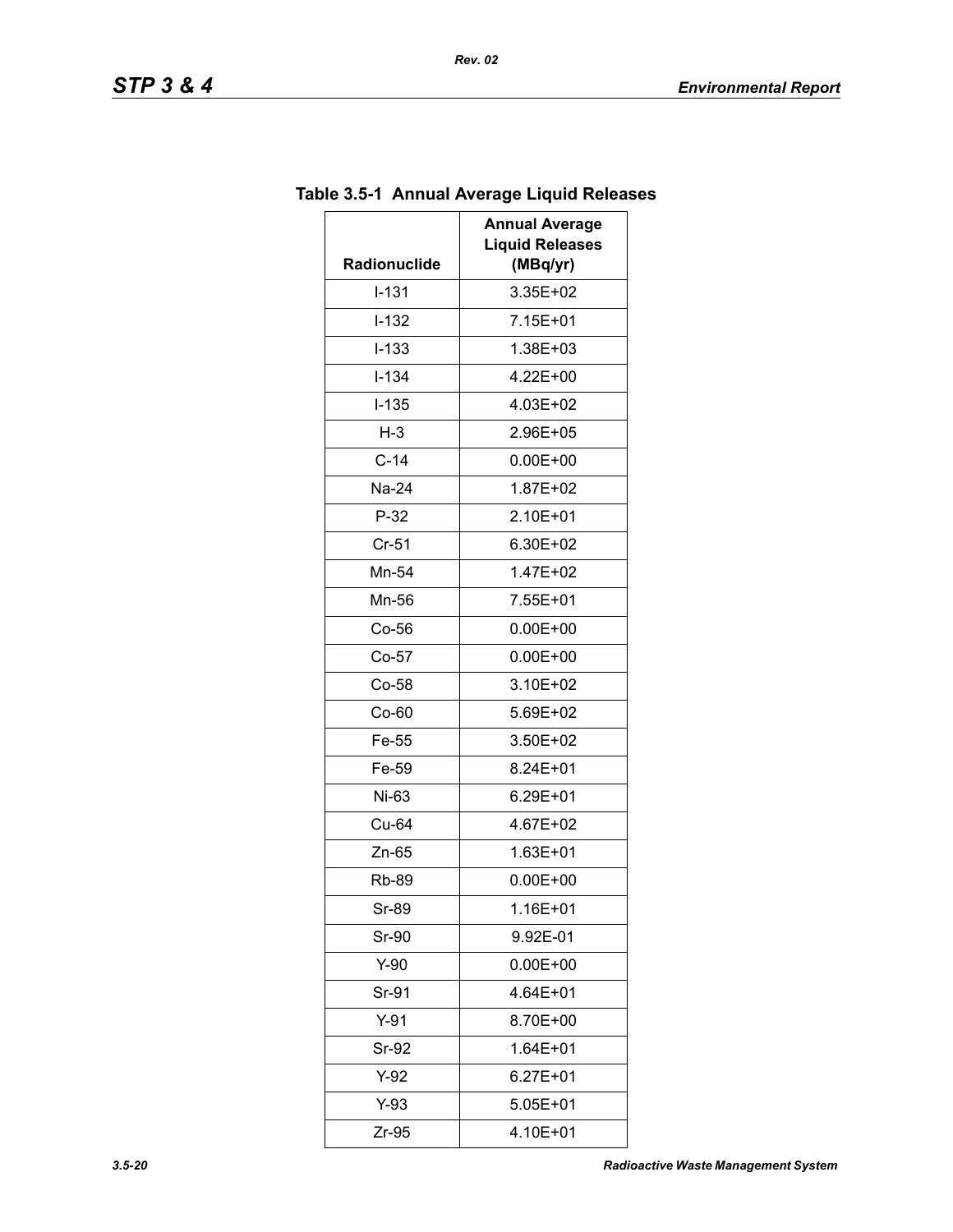| מדי<br>SIF |  | гv |  |  |
|------------|--|----|--|--|
|------------|--|----|--|--|

| <b>Radionuclide</b> | <b>Annual Average</b><br><b>Liquid Releases</b><br>(MBq/yr) |
|---------------------|-------------------------------------------------------------|
| <b>Nb-95</b>        | 1.16E+01                                                    |
| Mo-99               | 9.66E+01                                                    |
| Tc-99m              | 2.10E+02                                                    |
| Ru-103              | $1.21E + 01$                                                |
| Rh-103m             | $0.00E + 00$                                                |
| <b>Ru-106</b>       | 3.29E+02                                                    |
| Rh-106              | $0.00E + 00$                                                |
| Ag-110m             | 4.44E+01                                                    |
| Sb-124              | $0.00E + 00$                                                |
| Te-129m             | $3.12E + 00$                                                |
| Te-131m             | 3.10E+00                                                    |
| Te-132              | 5.00E-01                                                    |
| Cs-134              | 4.18E+02                                                    |
| Cs-136              | 2.78E+01                                                    |
| Cs-137              | $6.57E+02$                                                  |
| Cs-138              | 2.96E-02                                                    |
| <b>Ba-140</b>       | 6.23E+01                                                    |
| La-140              | $0.00E + 00$                                                |
| Ce-141              | 1.10E+01                                                    |
| Ce-144              | 1.44E+02                                                    |
| Pr-143              | 3.00E+00                                                    |
| Nd-147              | 7.40E-02                                                    |
| W-187               | 8.24E+00                                                    |
| Np-239              | 3.51E+02                                                    |

## **Table 3.5-1 Annual Average Liquid Releases (Continued)**

(FSAR Section 12.2, Table 12.2-22)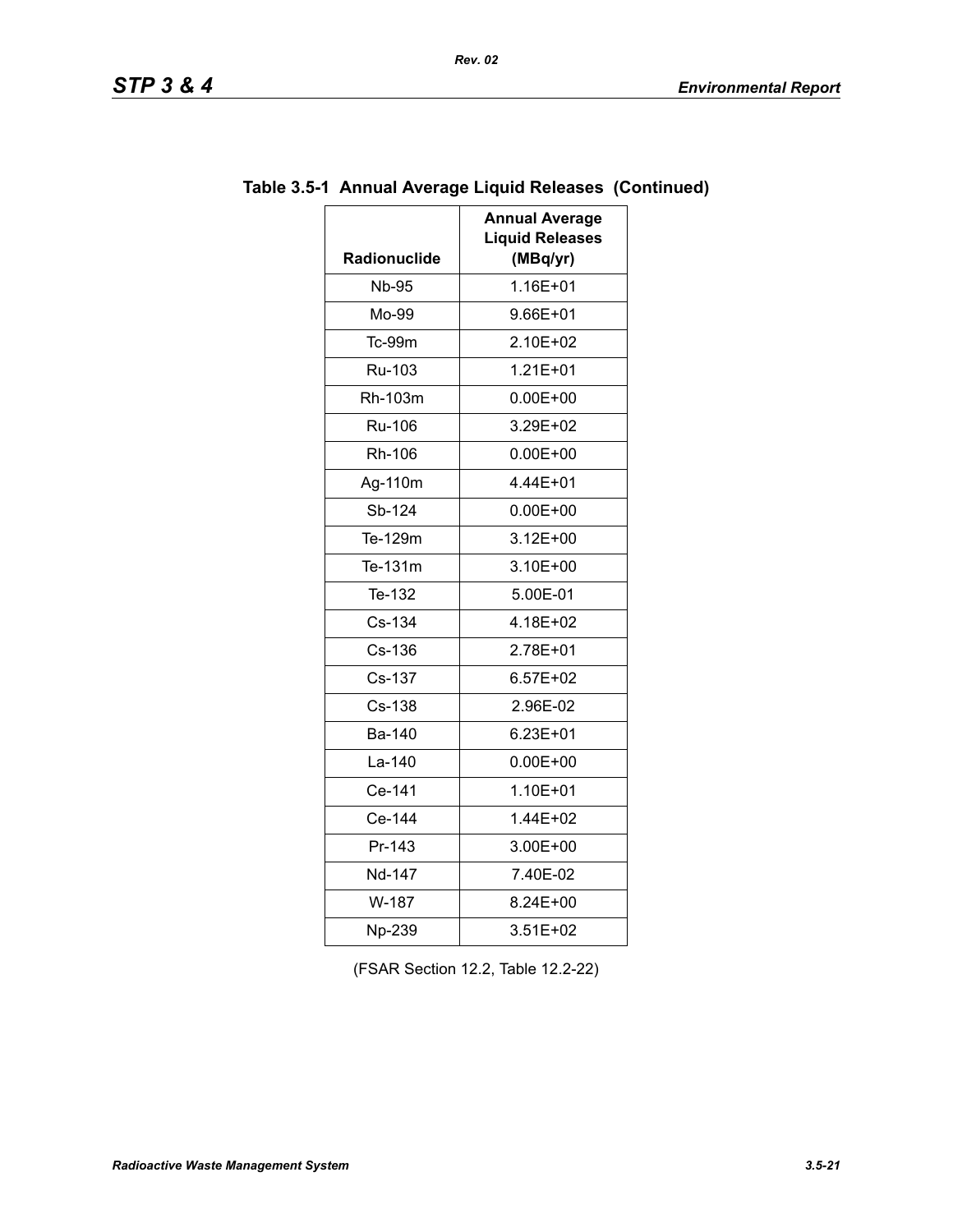| <b>Radionuclide</b> | <b>Annual Average</b><br><b>Gaseous Releases</b><br>(MBq/yr) |
|---------------------|--------------------------------------------------------------|
| $Kr-83m$            | $3.1E + 01$                                                  |
| $Kr-85m$            | 7.8E+05                                                      |
| Kr-85               | $2.1E + 07$                                                  |
| Kr-87               | $9.3E + 05$                                                  |
| <b>Kr-88</b>        | $1.4E + 06$                                                  |
| <b>Kr-89</b>        | 8.9E+06                                                      |
| Kr-90               | $1.2E + 01$                                                  |
| Xe-131m             | 1.9E+06                                                      |
| Xe-133m             | $3.2E + 03$                                                  |
| Xe-133              | 8.9E+07                                                      |
| Xe-135m             | $1.5E + 07$                                                  |
| Xe-135              | $1.7E + 07$                                                  |
| Xe-137              | $1.9E + 07$                                                  |
| Xe-138              | $1.6E + 07$                                                  |
| Xe-139              | $1.5E + 01$                                                  |
| $I - 131$           | $9.6E + 03$                                                  |
| $I-132$             | $8.1E + 04$                                                  |
| $I - 133$           | $6.3E + 04$                                                  |
| $I - 134$           | 1.4E+05                                                      |
| $I-135$             | 8.9E+04                                                      |
| $H-3$               | $2.7E + 06$                                                  |
| $C-14$              | 3.4E+05                                                      |
| Na-24               | 1.5E+02                                                      |
| $P-32$              | $3.4E + 01$                                                  |
| Ar-41               | $2.5E + 05$                                                  |
| $Cr-51$             | 1.3E+03                                                      |
| Mn-54               | 2.0E+02                                                      |
| Mn-56               | $1.3E + 02$                                                  |
| Fe-55               | 2.4E+02                                                      |
| Fe-59               | 3.0E+01                                                      |
| $Co-58$             | 8.9E+01                                                      |
| $Co-60$             | 4.8E+02                                                      |
| Ni-63               | $2.4E - 01$                                                  |
| Cu-64               | 3.7E+02                                                      |
| Zn-65               | 4.1E+02                                                      |

# **Table 3.5-2 Annual Average Gaseous Releases**

*Rev. 02*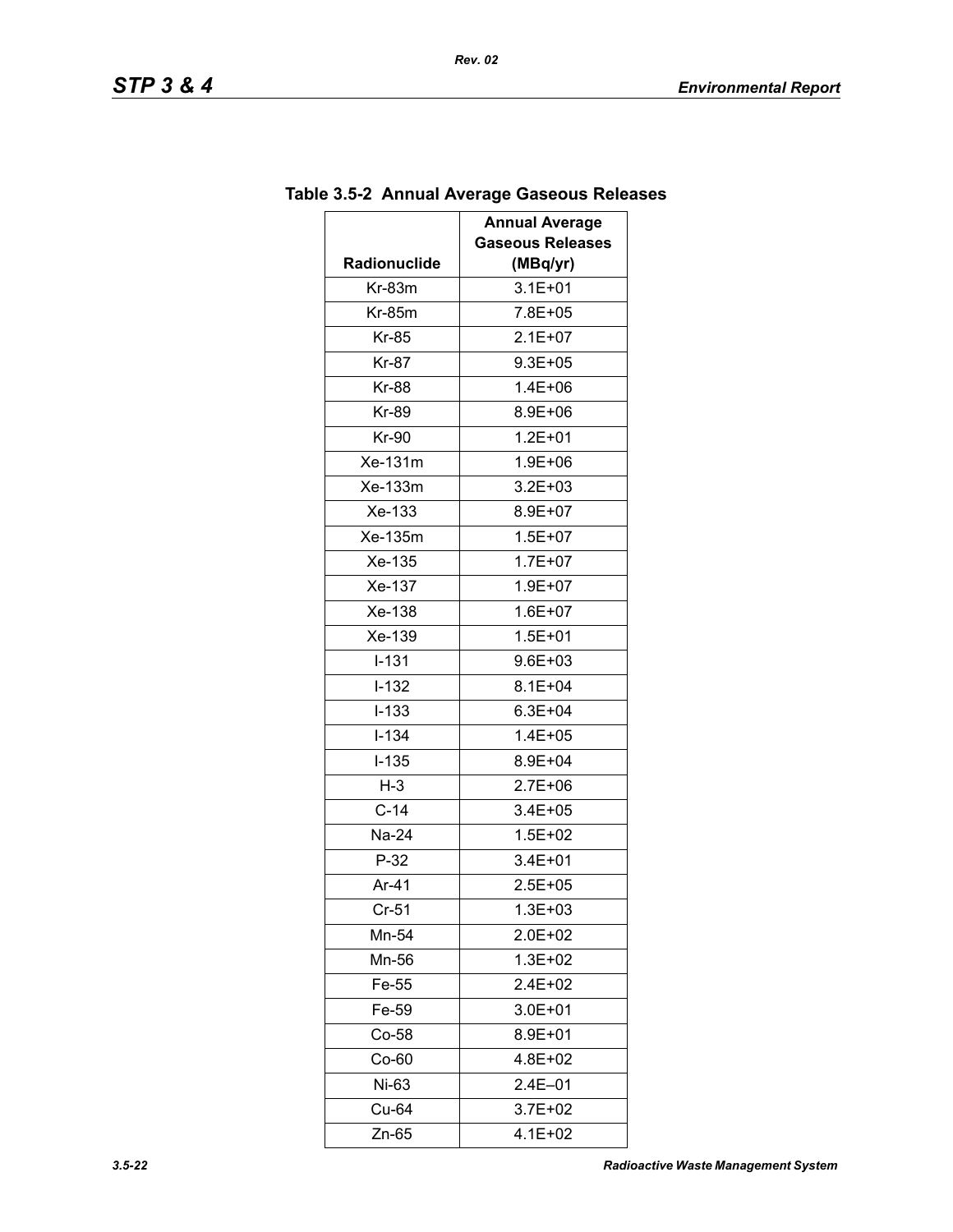|              | <b>Annual Average</b><br><b>Gaseous Releases</b> |
|--------------|--------------------------------------------------|
| Radionuclide | (MBq/yr)                                         |
| <b>Rb-89</b> | $1.6E + 00$                                      |
| Sr-89        | $2.1E + 02$                                      |
| Sr-90        | $2.6E + 00$                                      |
| $Y-90$       | 1.7E+00                                          |
| Sr-91        | $3.7E + 01$                                      |
| Sr-92        | 2.9E+01                                          |
| $Y-91$       | 8.9E+00                                          |
| $Y-92$       | $2.3E + 01$                                      |
| $Y-93$       | 4.1E+01                                          |
| $Zr-95$      | $5.9E + 01$                                      |
| <b>Nb-95</b> | $3.1E + 02$                                      |
| Mo-99        | $2.2E + 03$                                      |
| Tc-99m       | $1.1E + 01$                                      |
| Ru-103       | $1.3E + 02$                                      |
| Rh-103m      | $4.1E + 00$                                      |
| Ru-106       | 7.0E-01                                          |
| Rh-106       | 7.0E-01                                          |
| Ag-110m      | 7.4E-02                                          |
| Sb-124       | 6.7E+00                                          |
| Te-129m      | $8.1E + 00$                                      |
| Te-131m      | $2.8E + 00$                                      |
| Te-132       | 7.0E-01                                          |
| $Cs-134$     | 2.3E+02                                          |
| Cs-136       | $2.2E + 01$                                      |
| Cs-137       | $3.5E + 02$                                      |
| Cs-138       | $6.3E + 00$                                      |
| Ba-140       | $1.0E + 03$                                      |
| La-140       | $6.7E + 01$                                      |
| Ce-141       | 3.4E+02                                          |
| Ce-144       | 7.0E-01                                          |
| Pr-144       | 7.0E-01                                          |
| W-187        | 7.0E+00                                          |
| Np-239       | 4.4E+02                                          |

## **Table 3.5-2 Annual Average Gaseous Releases (Continued)**

*Rev. 02*

(FSAR Section 12.2, Table 12.2-20)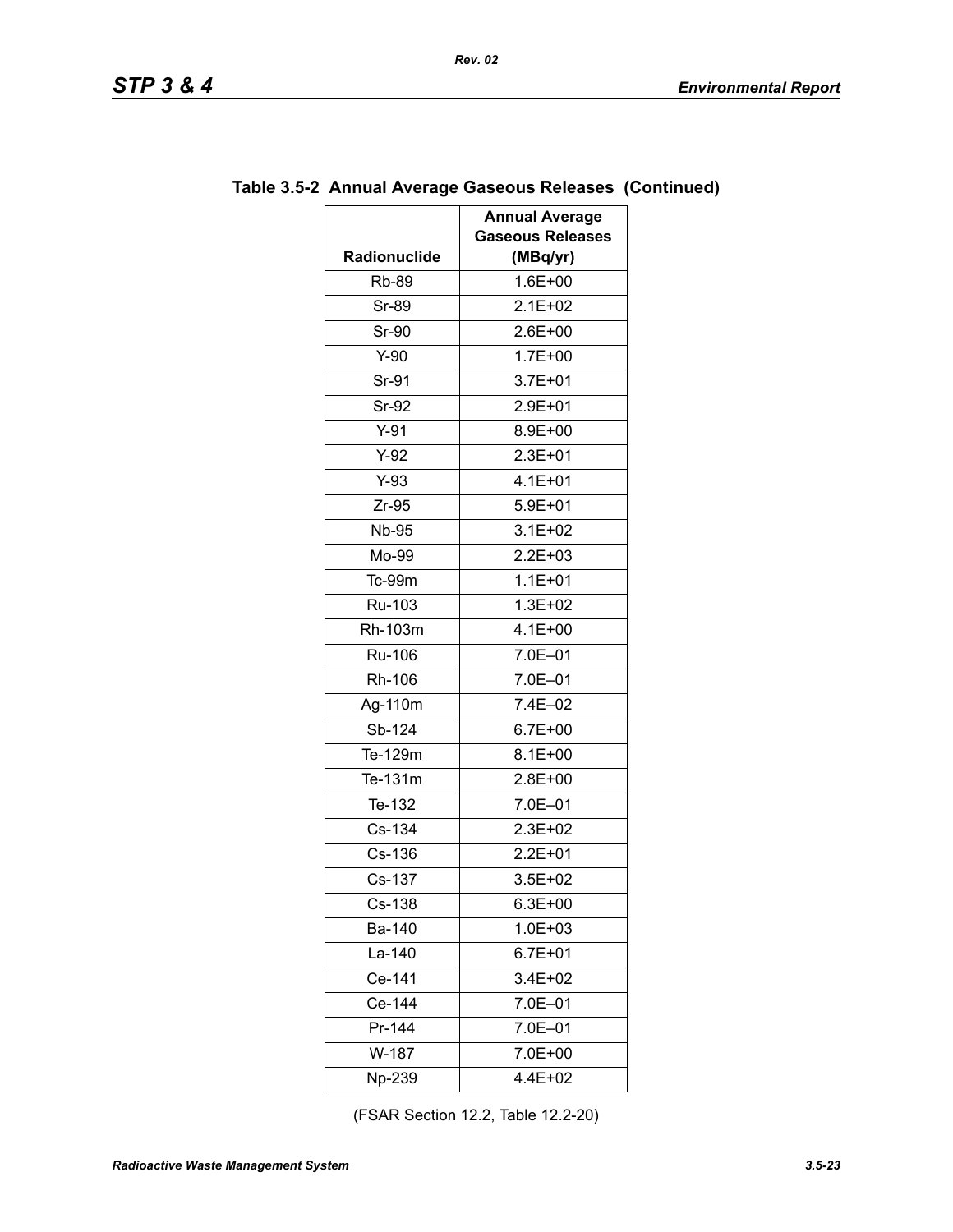| <b>Isotope</b><br><b>Decay Constant, 1/hours</b> |           | Source Term t = 30 min (MBq/s) |
|--------------------------------------------------|-----------|--------------------------------|
| $Kr-83m$                                         | 3.73 E-01 | $1.1E + 02$                    |
| $Kr-85m$                                         | 1.55 E-01 | $2.0F + 02$                    |
| Kr-85                                            | 7.37 E-06 | 8.9E-01                        |
| Kr-87                                            | 5.47 E-01 | $5.6E + 02$                    |
| Kr-88                                            | 2.48 E-01 | $6.3E + 02$                    |
| Kr-89<br>1.32 E+01                               |           | $6.3E + 00$                    |
| Xe-131m                                          | 2.41 E-03 | 7.4E-01                        |
| $Xe-133m$<br>1.30 E-02                           |           | $1.1E + 01$                    |
| $Xe-133$                                         | 5.46 E-03 | $3.1E + 02$                    |
| Xe-135m                                          | 2.72 E+00 | $2.5E + 02$                    |
| Xe-135<br>7.56 E-02                              |           | $8.1E + 02$                    |
| Xe-137<br>1.08 E+01                              |           | $2.6E + 01$                    |
| Xe-138<br>$2.93 E+00$                            |           | 7.8E+02                        |
| TOTAL                                            |           | $3.7E + 03$                    |

**Table 3.5-3 Noble Gas Source Terms in Steam** 

(Reference 3.5-5, Table 11.1-1)

| <b>Isotope</b> | <b>Decay Constant, 1/hours</b> | <b>Concentration (MBq/g)</b> |
|----------------|--------------------------------|------------------------------|
| $1 - 131$      | 3.59E-03                       | 5.9E-04                      |
| $1 - 132$      | 3.03E-01                       | $5.2E-03$                    |
| $I - 133$      | 3.33E-02                       | $4.1E-03$                    |
| $I - 134$      | 7.91E-01                       | 8.9E-03                      |
| $I - 135$      | 1.05E-01                       | 5.6E-03                      |

(Reference 3.5-5, Table 11.1-2)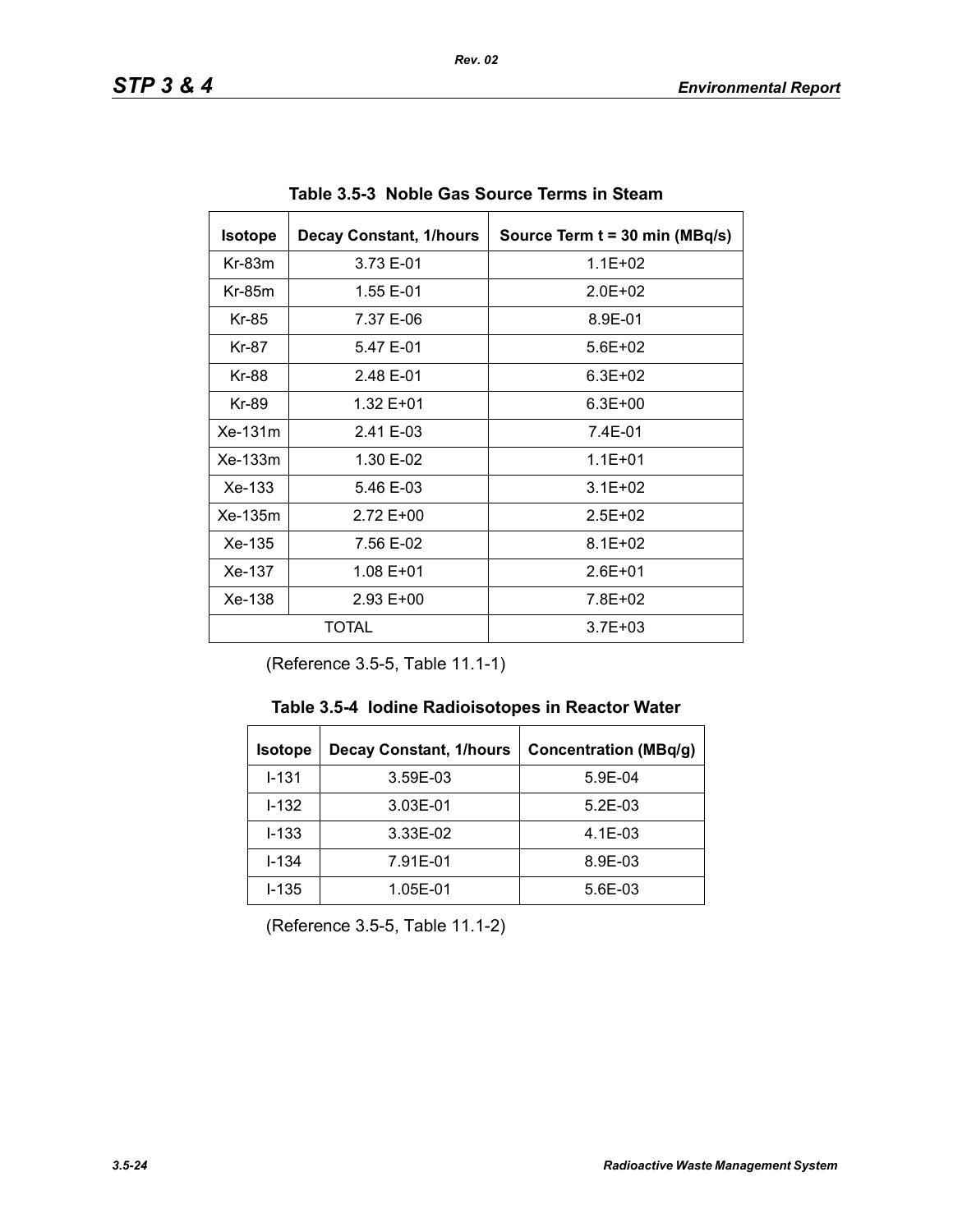| <b>Isotope</b> | <b>Decay Constant, 1/hours</b> | <b>Concentration (MBq/g)</b> |
|----------------|--------------------------------|------------------------------|
| <b>Rb-89</b>   | 2.74E+00                       | 7.8E-04                      |
| Sr-89          | 5.55E-04                       | 1.2E-05                      |
| Sr-90/Y-90     | 2.81E-06                       | 8.5E-07                      |
| Sr-91          | 7.31E-02                       | $5.2E-04$                    |
| <b>Sr-92</b>   | 2.56E-01                       | 1.4E-03                      |
| $Y-91$         | 4.93E-04                       | 4.8E-06                      |
| $Y-92$         | 1.96E-01                       | 8.1E-04                      |
| $Y-93$         | 6.8E-02                        | 5.2E-04                      |
| Zr-95/Nb-95    | 4.41E-04                       | 9.6E-07                      |
| Mo-99/Tc-99m   | 1.05E-02                       | 2.4E-04                      |
| Ru-103/Rh-103m | 7.29E-04                       | 2.4E-06                      |
| Ru-106/Rh-106  | 7.83E-05                       | 3.7E-07                      |
| Te-129m        | 8.65E-04                       | 4.8E-06                      |
| Te-131m        | 2.31E-02                       | 1.2E-05                      |
| Te-132         | 8.89E-03                       | 1.2E-06                      |
| Cs-134         | 3.84E-05                       | 3.3E-06                      |
| Cs-136         | 2.22E-03                       | $2.2E-06$                    |
| Cs-137         | 2.63E-06                       | 8.9E-06                      |
| Cs-138         | 1.29E+00                       | 1.5E-03                      |
| Ba-140/La-140  | 2.26E-03                       | 4.8E-05                      |
| Ce-141         | 8.88E-04                       | 3.7E-06                      |
| Ce-144/Pr-144  | 1.02E-04                       | 3.7E-07                      |
| Np-239         | 1.24E-02                       | 1.0E-03                      |

#### **Table 3.5-5 Nonvolatile Fission Products in Reactor Water**

(Reference 3.5-5, Table 11-1-3)

NOTE: Nuclides shown as pairs are assumed to be in secular equilibrium. The parent decay constant and concentration are shown.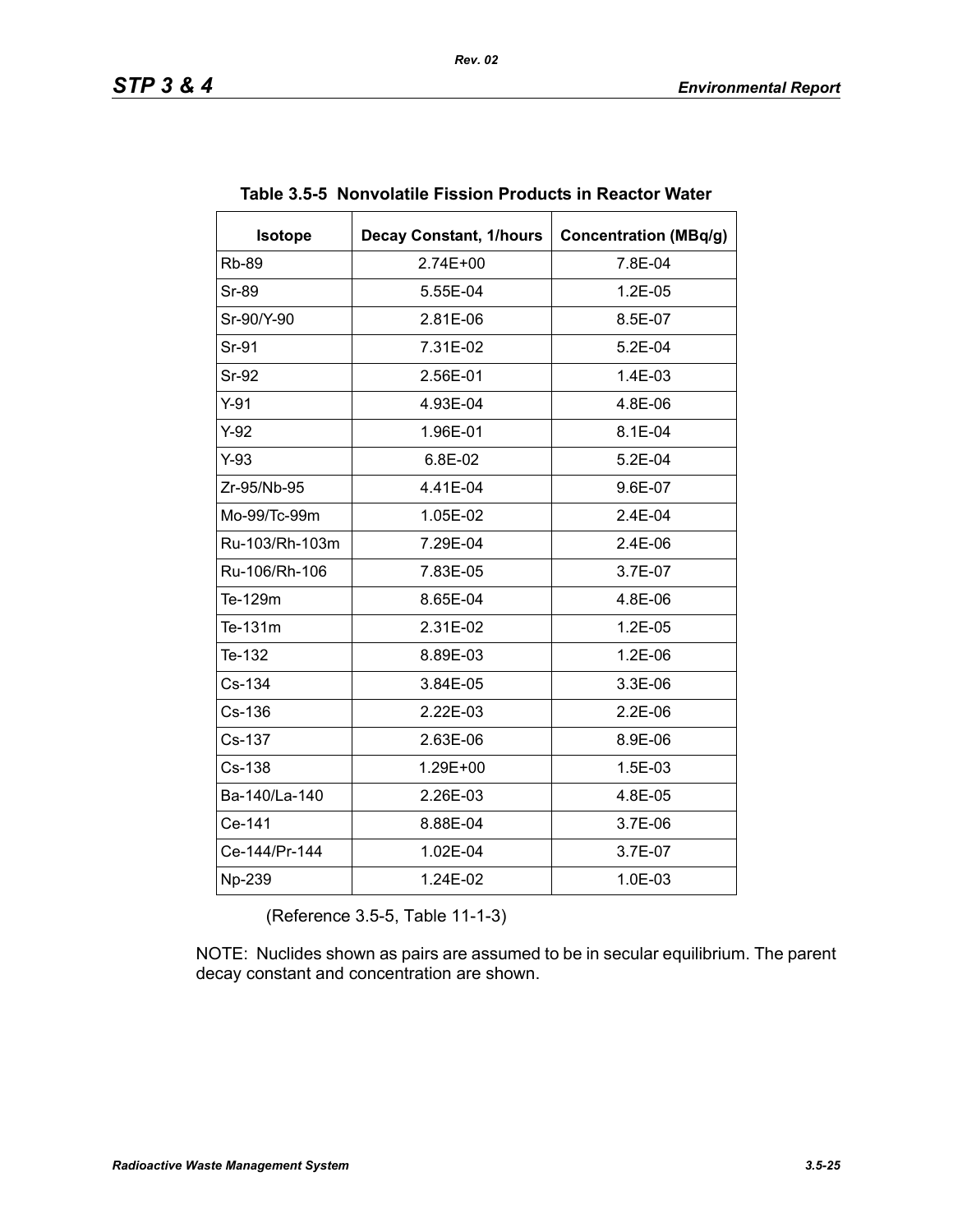|  | Table 3.5-6 Coolant Activation Products in Reactor Water and Steam |
|--|--------------------------------------------------------------------|
|--|--------------------------------------------------------------------|

| <b>Isotope</b> | <b>Half-Life</b> | <b>Steam Concentration</b><br>(MBq/q) | <b>Reactor Water</b><br><b>Concentration</b><br>(MBq/g) |
|----------------|------------------|---------------------------------------|---------------------------------------------------------|
| N-16           | 7.13 s           | 1.9E+00 [1]                           | $3.6E+00$ [2]                                           |

[1] Use 11 MBq/g for operation with hydrogen water chemistry

[2] Valid at core exit

(Reference 3.5-5, Table 11.1-4)

| <b>Isotope</b> | <b>Decay Constant, 1/hours</b> | <b>Concentration (MBq/g)</b> |
|----------------|--------------------------------|------------------------------|
| Na-24          | 4.63E-02                       | 1.3E-03                      |
| $P-32$         | 2.02E-03                       | $2.4E-0.5$                   |
| $Cr-51$        | 1.04E-03                       | 7.4E-04                      |
| Mn-54          | 9.53E-05                       | 8.5E-06                      |
| Mn-56          | 2.69E-01                       | 6.7E-03                      |
| Co-58          | 4.05E-04                       | $2.4E-0.5$                   |
| $Co-60$        | 1.50E-05                       | 4.8E-05                      |
| Fe-55          | 3.04E-05                       | $1.2E - 04$                  |
| Fe-59          | 6.33E-04                       | 3.7E-06                      |
| Ni-63          | 7.90E-07                       | $1.2E - 04$                  |
| Cu-64          | 5.42E-02                       | 3.7E-03                      |
| $Zn-65$        | 1.18E-04                       | 2.4E-05                      |
| Ag-110m        | 1.16E-04                       | 1.2E-07                      |
| W-187          | 2.90E-02                       | 3.7E-05                      |

**Table 3.5-7 Non-Coolant Activation Products in Reactor Water** 

(Reference 3.5-5, Table 11.1-5)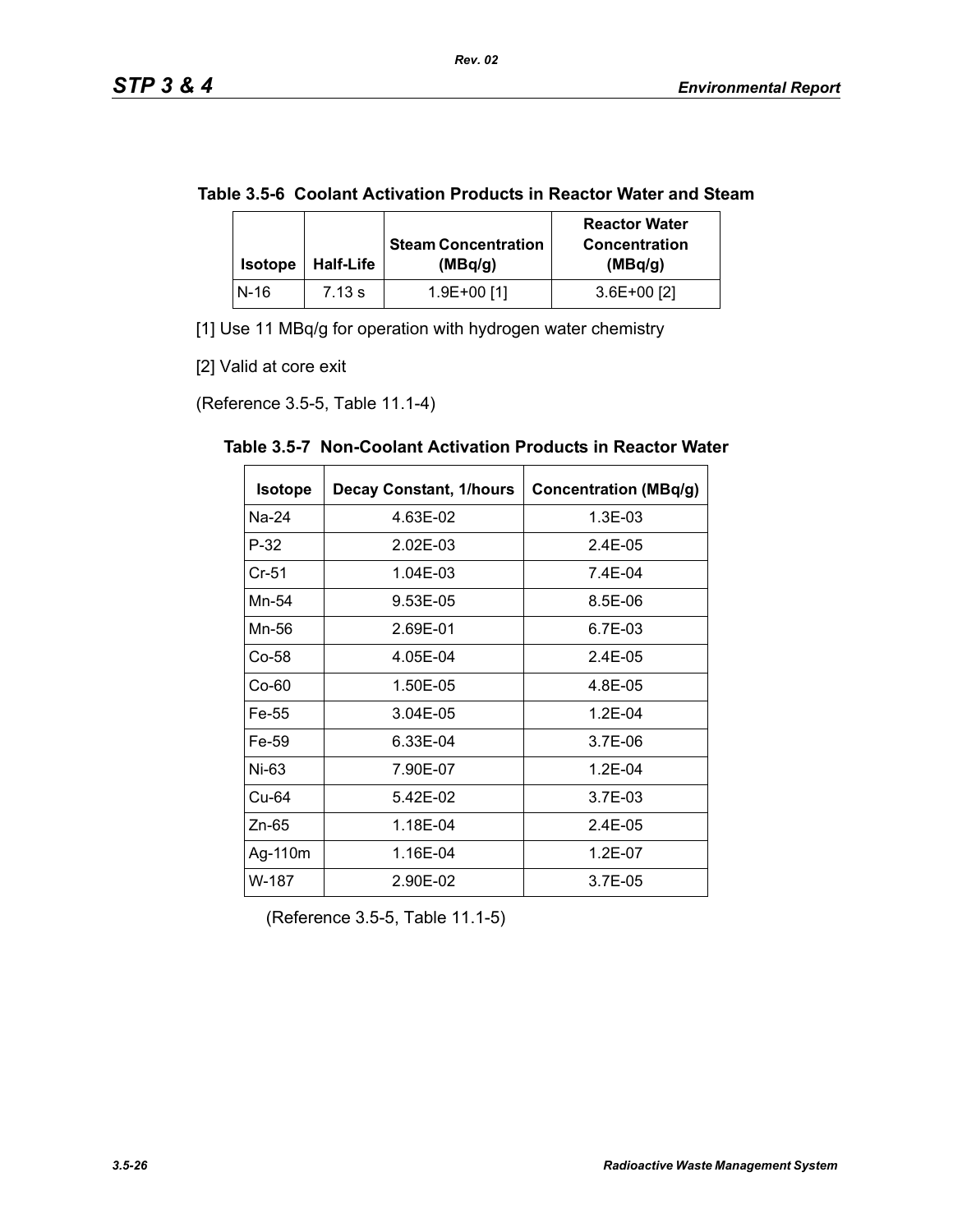## **Table 3.5-8 Capability of Liquid Radwaste Subsystems to Process Expected Wastes [1]**

| <b>Subsyste</b><br>m | <b>Process</b><br>Rate | <b>Maximum Process</b><br>Capacity [6] | <b>Normal Waste</b><br><b>Generation Rate</b> | <b>Maximum Daily</b><br><b>Generation Rate</b> |
|----------------------|------------------------|----------------------------------------|-----------------------------------------------|------------------------------------------------|
| <b>LCW</b> [2]       | 34 $m^3/h$             | 654 $m^3$ /day                         | 55 $m^3$ /day                                 | 615 $m^3$ /day                                 |
| <b>HCW</b> [3]       | 34 $m^3/h$             | 654 $m^3$ /day                         | 15 $m^3$ /day                                 | 65 $m^3$ /day                                  |
| DW [4]               | 34 $m^3/h$             | 654 $m^3$ /day                         | 4 $m^3$ /day                                  | 12 $m^3$ /day                                  |
| CW [5]               | 4 $m^3/h$              | 77 $m^3$ /day                          | 2 $m^3$ /day                                  | 2 $m^3$ /day                                   |

[1] FSAR Table 11.2-2

[2] LCW – low conductivity waste

[3] HCW – high conductivity waste

[4] DW – detergent waste

[5] CW – Chemical Waste

[6] For one day only

| <b>Halogens</b> |              | <b>Soluble Fission</b><br><b>Products</b> |              |                | <b>Insoluble Fission</b><br><b>Products</b> |                | <b>Activation Products</b> |  |
|-----------------|--------------|-------------------------------------------|--------------|----------------|---------------------------------------------|----------------|----------------------------|--|
| <b>Isotope</b>  | <b>MBq</b>   | <b>Isotope</b>                            | <b>MBq</b>   | <b>Isotope</b> | <b>MBq</b>                                  | <b>Isotope</b> | <b>MBq</b>                 |  |
| $I - 131$       | 7.38E+07     | <b>Rb-89</b>                              | 1.37E+05     | $Y-91$         | 1.78E+06                                    | Na-24          | 2.44E+07                   |  |
| $I-132$         | 1.50E+07     | <b>Sr-89</b>                              | 4.59E+06     | $Y-92$         | 3.58E+06                                    | $P-32$         | $6.41E + 06$               |  |
| $I-133$         | 1.08E+08     | <b>Sr-90</b>                              | 3.58E+05     | $Y-93$         | $6.62E + 06$                                | $Cr-51$        | 2.44E+08                   |  |
| $I - 134$       | $9.86E + 06$ | $Y-90$                                    | 3.58E+05     | $Zr-95$        | 3.60E+05                                    | Mn-54          | 3.49E+06                   |  |
| $I - 135$       | 4.67E+07     | Sr-91                                     | $6.18E + 06$ | <b>Nb-95</b>   | 3.60E+05                                    | Mn-56          | 2.16E+07                   |  |
|                 |              | Sr-92                                     | 4.75E+06     | Ru-103         | 8.42E+05                                    | Co-58          | $9.14E + 06$               |  |
|                 |              | Mo-99                                     | 1.97E+07     | Rh-103M        | 8.42E+05                                    | $Co-60$        | 2.01E+07                   |  |
|                 |              | <b>Tc-99M</b>                             | 1.97E+07     | Ru-106         | $1.51E + 05$                                | Fe-55          | 2.63E+07                   |  |
|                 |              | Te-129M                                   | 1.64E+06     | Rh-106         | $1.51E + 05$                                | Fe-59          | 1.33E+06                   |  |
|                 |              | Te-131M                                   | 4.51E+05     | La-140         | 1.22E+07                                    | $Ni-63$        | 5.06E+07                   |  |
|                 |              | Te-132                                    | $1.15E + 06$ | Ce-141         | 1.25E+06                                    | $Cu-64$        | 5.93E+07                   |  |
|                 |              | Cs-134                                    | 7.54E+05     | Ce-144         | 1.50E+05                                    | $Zn-65$        | $9.81E + 06$               |  |
|                 |              | Cs-136                                    | $3.13E + 05$ | Pr-143         | 1.50E+05                                    | Ag-110M        | 4.91E+04                   |  |
|                 |              | Cs-137                                    | 2.08E+06     |                |                                             | W-187          | $1.11E + 06$               |  |
|                 |              | Cs-138                                    | $1.01E + 06$ |                |                                             |                |                            |  |
|                 |              | Ba-140                                    | 1.22E+07     |                |                                             |                |                            |  |
|                 |              | Np-239                                    | 6.99E+07     |                |                                             |                |                            |  |

#### **Table 3.5-9 Solid Radwaste Component Inventories [1]**

[1] Sum total of inventories from CUW (Reactor Water Cleanup System) Backwash Receiving Tank, CF (Condensate Filtration) Backwash Receiving Tank, Phase Separator, Spent Resin Storage Tank, LRS (Liquid Radwaste System) Backwash Receiving Tank (FSAR Section 12.2, Tables 12.2-15a-d & 12.2-15l)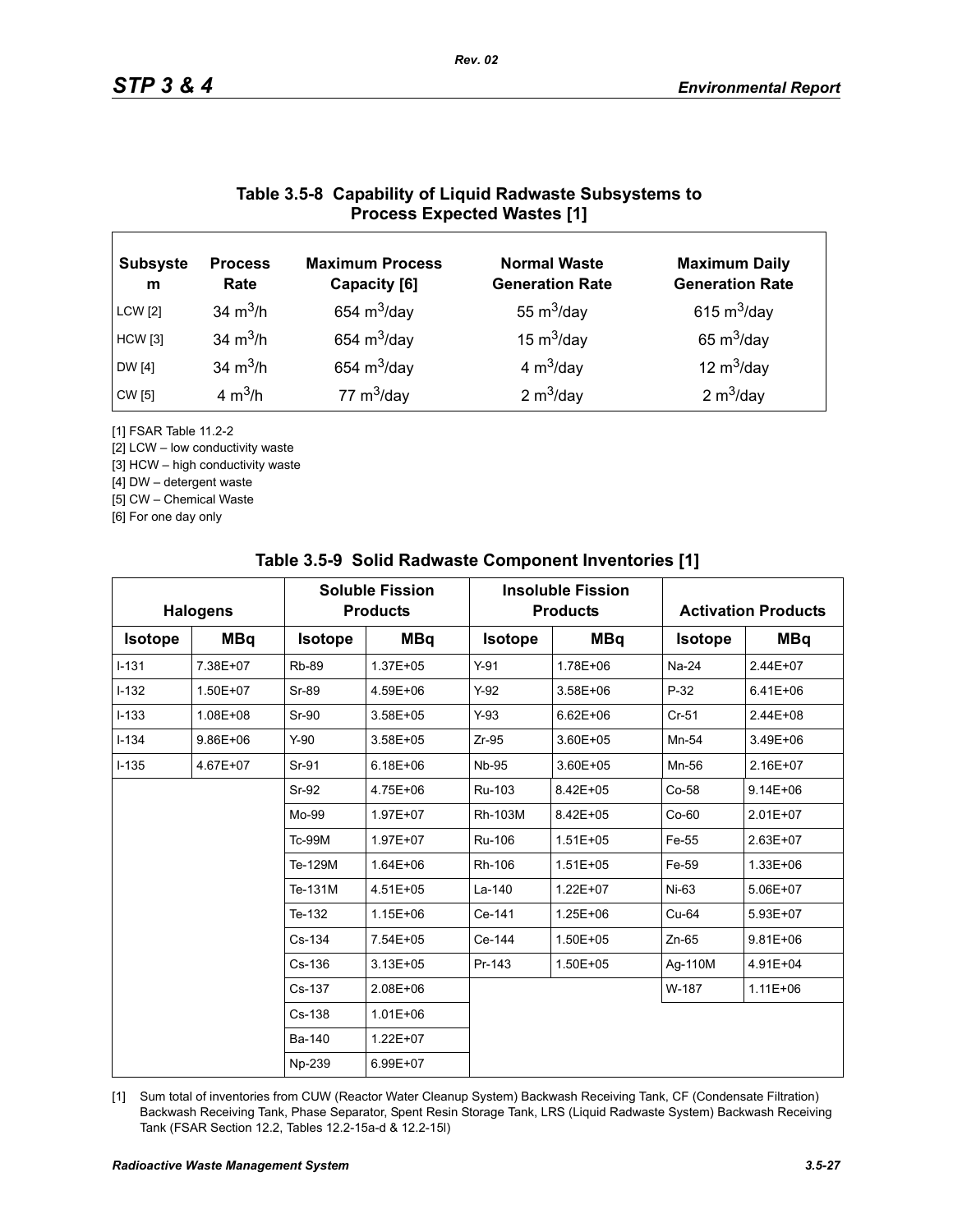|                   | ie 3.5-10 Estimates of Expected Annual "Dry" Solid Wast |  |
|-------------------|---------------------------------------------------------|--|
|                   | Dry Waste Source   Volume Generation ( $m^3$ /yr)       |  |
| Combustible Waste | 225                                                     |  |
| Compactable Waste | 38                                                      |  |

# **Table 3.5-10 Estimates of Expected Annual "Dry" Solid Wastes**

*Rev. 02*

(FSAR Section 11.4, Table 11.4-2)

Other Waste  $\vert$  100

#### **Table 3.5-11 Expected Waste Volume Generated Annually by Each "Wet" Solid Waste Source and Tank Capacities**

| <b>Wet Waste Source</b>        | Volume Generation (m <sup>3</sup> /yr) [1] |
|--------------------------------|--------------------------------------------|
| CUW F/D Sludge                 | 4.7                                        |
| FPC F/D Sludge                 | 1.8                                        |
| Condensate Filter sludge       | 4.6                                        |
| <b>LCW Filter Sludge</b>       | 0.6                                        |
| <b>HCW Filter Sludge</b>       | 3.8                                        |
| Condensate Demineralizer resin | 18.0                                       |
| <b>LCW Demineralizer Resin</b> | 1.8                                        |
| <b>HCW Demineralizer Resin</b> | 1.8                                        |
| <b>HCW RO Reject</b>           | 73.0                                       |

CUW F/D – Reactor Water Cleanup filter demineralizer FPC F/D – Fuel Pool Cooling and Cleanup filter demineralizer [1] FSAR 11.4, Table 11.4-1

| <b>Waste Type</b>        | Shipped Volume (m <sup>3</sup> /yr) |
|--------------------------|-------------------------------------|
| <b>Combustible Waste</b> | 225                                 |
| Compressible Waste       | 38                                  |
| Resins and Sludges       | 110                                 |
| <b>Other Waste</b>       | 100                                 |
| <b>Mixed Waste</b>       | 0.5                                 |

From FSAR Section 11.4 (Table 11.4-3)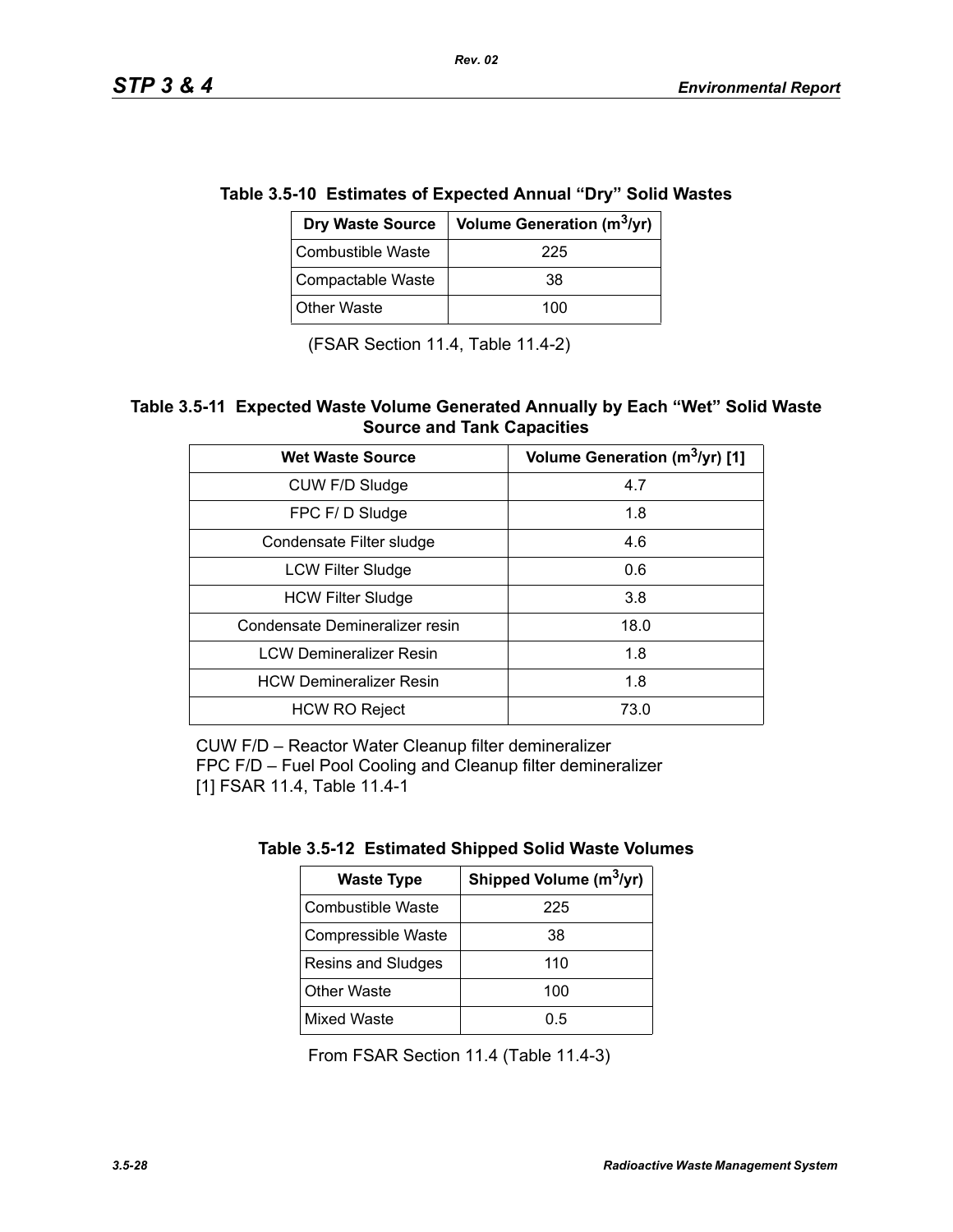

*STP 3 & 4*